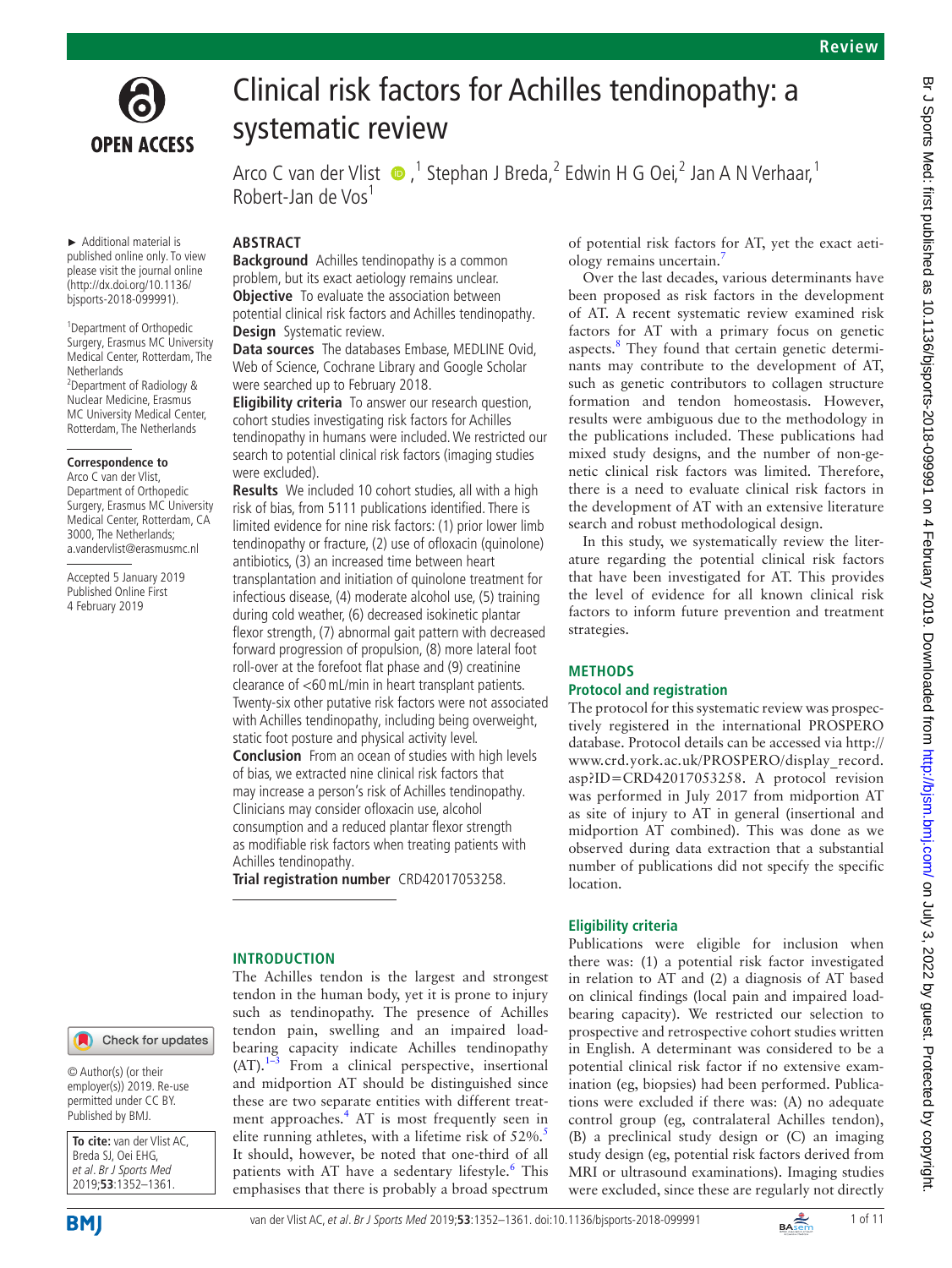available in the sports physician consultation room. For an overview of imaging, we refer to a recent systematic review.<sup>9</sup>

We also aimed to identify potential novel risk factors as secondary outcome measure by including cross-sectional studies. While the level of evidence from cross-sectional studies is lower than that from cohort studies, they might identify interesting factors to explore in future research.

#### **Literature search strategy and information sources**

We conducted a sensitive search strategy for multiple databases with the assistance of a medical librarian (W M Bramer). The following databases were searched up to 12 February 2018: Embase, MEDLINE Ovid, Web of Science, Cochrane Library and Google Scholar. The search strategy is shown in online [supplementary appendix 1](https://dx.doi.org/10.1136/bjsports-2018-099991).

#### **Study selection and data extraction**

Titles and abstracts were screened by two independent reviewers (ACvdV and RJdV) to identify eligible publications. Disagreements were solved by consensus, with the involvement of a third review author (EHGO) if necessary. Data extraction was performed by one author (ACvdV), and a data check was performed by a second author (SJB) for 100% of the primary outcomes and for 20% of the other data. This has been shown to be a methodologically sound procedure.<sup>[10](#page-9-7)</sup> The potential risk

factors were extracted and grouped into patient characteristics (modifiable and non-modifiable), biomechanical factors, pre-existing diseases, medication and training factors. AT subgroup analysis results are presented in case subgroup analyses were performed in studies describing associations for multiple injuries. If multiple populations with AT were assessed in a single publication, only combined results are presented.

#### **Risk of bias assessment**

Two reviewers (ACvdV and SJB) independently assessed the methodological quality of all included prospective (level of evidence II) and retrospective cohort studies (level of evidence III). No risk of bias assessment was performed for cross-sectional studies (level of evidence IV), since these studies are considered to be of high risk of bias for the purpose of this review.

To assess risk of bias, we used a standardised set of criteria based on modified questions of existing quality assessment tools ([table](#page-1-0) 1). $11-13$  This tool has previously been used in a systematic review on risk factors for Achilles tendon rupture.<sup>14</sup> If a criterion was met, one point was given. No points were given if the criterion was not met or when it was unclear if the specific criterion was met. A maximum score of 10 points could be obtained. Publications were considered to be of low risk of bias if: (1) a total score of 6 points or more was given and (2) 1 point was given to criteria 6, 7, 8 and  $10^{14}$  $10^{14}$  $10^{14}$ 

<span id="page-1-0"></span>

| Risk of bias assessment tool<br>Table 1 |                                                                                                                                    |                                                                                                                                                                                                                                                                                                                                                                                                          |        |                                                   |  |  |  |
|-----------------------------------------|------------------------------------------------------------------------------------------------------------------------------------|----------------------------------------------------------------------------------------------------------------------------------------------------------------------------------------------------------------------------------------------------------------------------------------------------------------------------------------------------------------------------------------------------------|--------|---------------------------------------------------|--|--|--|
| Criteria                                |                                                                                                                                    | Response                                                                                                                                                                                                                                                                                                                                                                                                 | Yes    | No/not reported                                   |  |  |  |
|                                         | 1. A clearly stated aim                                                                                                            | > Did they have a 'study question' or 'main aim' or 'objective'?                                                                                                                                                                                                                                                                                                                                         | $\Box$ | $\Box$                                            |  |  |  |
|                                         |                                                                                                                                    | The question addressed should be precise and relevant in light of available<br>literature.                                                                                                                                                                                                                                                                                                               | $\Box$ | $\Box$                                            |  |  |  |
|                                         |                                                                                                                                    | $\triangleright$ To be scored adequate the aim of the study should be coherent with the<br>'Introduction' of the paper.                                                                                                                                                                                                                                                                                  | $\Box$ | $\Box$                                            |  |  |  |
|                                         | 2. Inclusion of consecutive patients                                                                                               | ▶ Did the authors say: 'consecutive patients' or 'all patients during period from $\Box$<br>to' or 'all patients fulfilling the inclusion criteria'?                                                                                                                                                                                                                                                     |        | $\Box$                                            |  |  |  |
|                                         | 3. A description of inclusion and exclusion<br>criteria                                                                            | Did the authors report the inclusion and exclusion criteria?                                                                                                                                                                                                                                                                                                                                             | $\Box$ | $\Box$                                            |  |  |  |
| 4.                                      | Inclusion of patients                                                                                                              | Did the authors report how many eligible patients agreed to participate (ie,<br>qave consent)?                                                                                                                                                                                                                                                                                                           | $\Box$ | $\Box$                                            |  |  |  |
| 5.                                      | Prospective collection of data. Data<br>were collected according to a protocol<br>established before the beginning of the<br>study | Did they say 'prospective', 'retrospective' or 'follow- up'? The study is not<br>prospective when it is a chart review, database review, clinical quideline, or<br>practical summaries.                                                                                                                                                                                                                  | $\Box$ | $\Box$                                            |  |  |  |
|                                         | <b>Outcome measures</b>                                                                                                            | Did they report the association between the potential risk factors and<br>manifestation of Achilles tendinopathy as outcome? The valid outcome measure<br>for Achilles tendinopathy is clinical examination.                                                                                                                                                                                             | $\Box$ | $\Box$                                            |  |  |  |
|                                         | 7. Unbiased assessment of the study outcome<br>and potential risk factors                                                          | To be judged as adequate, the following two aspects had to be positive:<br>▶<br>- Outcome and potential risk factors had to be measured independently.<br>- The outcome and potential risk factors for both cases and controls had to be<br>assessed in the same way.                                                                                                                                    | $\Box$ | $\Box$                                            |  |  |  |
|                                         | 8. Were the determinant measures used<br>accurate (valid and reliable)?                                                            | For studies where the determinant measures are shown to be valid and reliable, $\Box$<br>the question should be answered adequate. For studies that refer to other work<br>that demonstrates the determinant measures are accurate, the question should<br>be answered as adequate.                                                                                                                      |        | $\Box$                                            |  |  |  |
|                                         | 9. Loss to follow-up                                                                                                               | To be judged as adequate, the following two aspects had to be positive:<br>- Did they report the losses to follow-up?<br>$-$ Loss to follow-up was <20%.                                                                                                                                                                                                                                                 | $\Box$ | $\Box$                                            |  |  |  |
|                                         | 10. Adequate statistical analyses<br>ale and all and and made                                                                      | To be judged as adequate the following two aspects had to be positive:<br>- There must be a description of the relationship between the potential risk<br>factors and Achilles tendinopathy (with information about the statistical<br>significance).<br>Was there adjustment for possible confounders (age, sex and body mass<br>index) by multivariate analysis?<br>والمتلاف والمتلاوي<br>$1.0 \pm 1.$ | $\Box$ | $\Box$<br>$-1$ , $-1$ , $-1$ , $-1$ , $-1$ , $-1$ |  |  |  |

For each methodological criterion that is met 1 point is given. If the criterion was not met, zero points were given. Publications were considered to be of low risk of bias if: (1) a total score of at least 6 points was given and (2) 1 point was given to questions 6, 7, 8 and 10 (marked with the grey columns).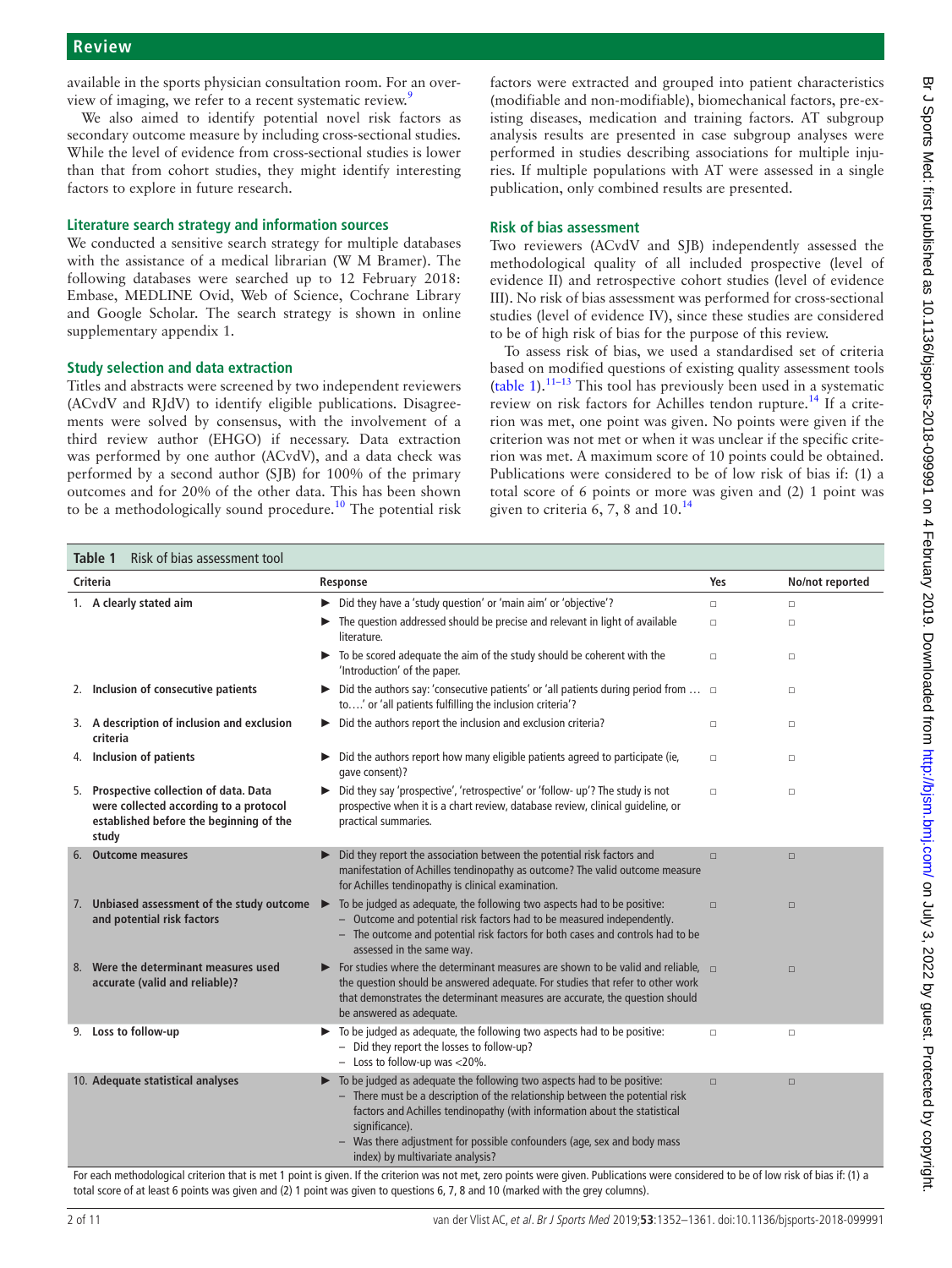#### **Data synthesis**

A subgroup analysis was initially planned for insertional and midportion AT; however, we revised the PROSPERO protocol (revision date 20 July 2017) because a substantial number of publications did not specify the AT location. Homogeneity of the data was evaluated, and if data could not be pooled because of heterogeneity, a best evidence synthesis based on the study of van Tulder *et al* was carried out for each potential risk factor.<sup>15</sup>

- 1. Strong evidence:  $\geq 2$  studies with high quality and generally consistent findings in all studies (≥75% of the studies reported consistent findings).
- 2. Moderate evidence: one high-quality study and ≥2low-quality studies and generally consistent results (≥75% of the studies reported consistent findings).
- 3. Limited evidence: generally consistent findings in ≥1low-quality study (≥75% of the studies reported consistent findings).
- 4. Conflicting evidence: <75% of the studies reporting consistent findings.
- 5. No evidence: no studies could be found.

## **Results**

#### **Study selection**

We identified 5111 potentially relevant publications, and after removing duplicates, 3225 remained. After screening

title and abstract, we assessed 109 publications in full text. Fifty-four publications were excluded for different reasons after full-text evaluation, as shown in the Preferred Reporting Items for Systematic Reviews and Meta-Analyses (PRISMA) flow chart ([figure](#page-2-0) 1). We included the remaining 55 publications for analysis.

#### **Characteristics of the included publications**

We included eight prospective cohort studies $16-23$  and two retrospective cohort studies.<sup>24 25</sup> Additionally, 45 cross-sectional studies were included.<sup>5 26-69</sup> The characteristics and main findings of the included studies are summarised in [table](#page-3-0) 2 for the cohort studies and online [supplementary](https://dx.doi.org/10.1136/bjsports-2018-099991) [appendix 2](https://dx.doi.org/10.1136/bjsports-2018-099991) for the cross-sectional studies.

Of the 10 cohort studies, five studies included only participants with midportion AT and five studies did not specify the AT location. Sample sizes of the included cohort studies ranged from 69 to 80 106 participants (median 285) with the number of AT cases ranging from 5 to 450 (median 18). Mean age ranged from 18 years old to 59 years old (median 21). This relatively young median age was caused by the profession of most of the populations investigated (military recruits in five studies, students in one study). There was a greater proportion of male participants in seven cohort studies, compared with two studies in which there was a greater



<span id="page-2-0"></span>**Figure 1** PRISMA 2009 flow diagram of study selection process. PRISMA, Preferred Reporting Items for Systematic Reviews and Meta-Analyses.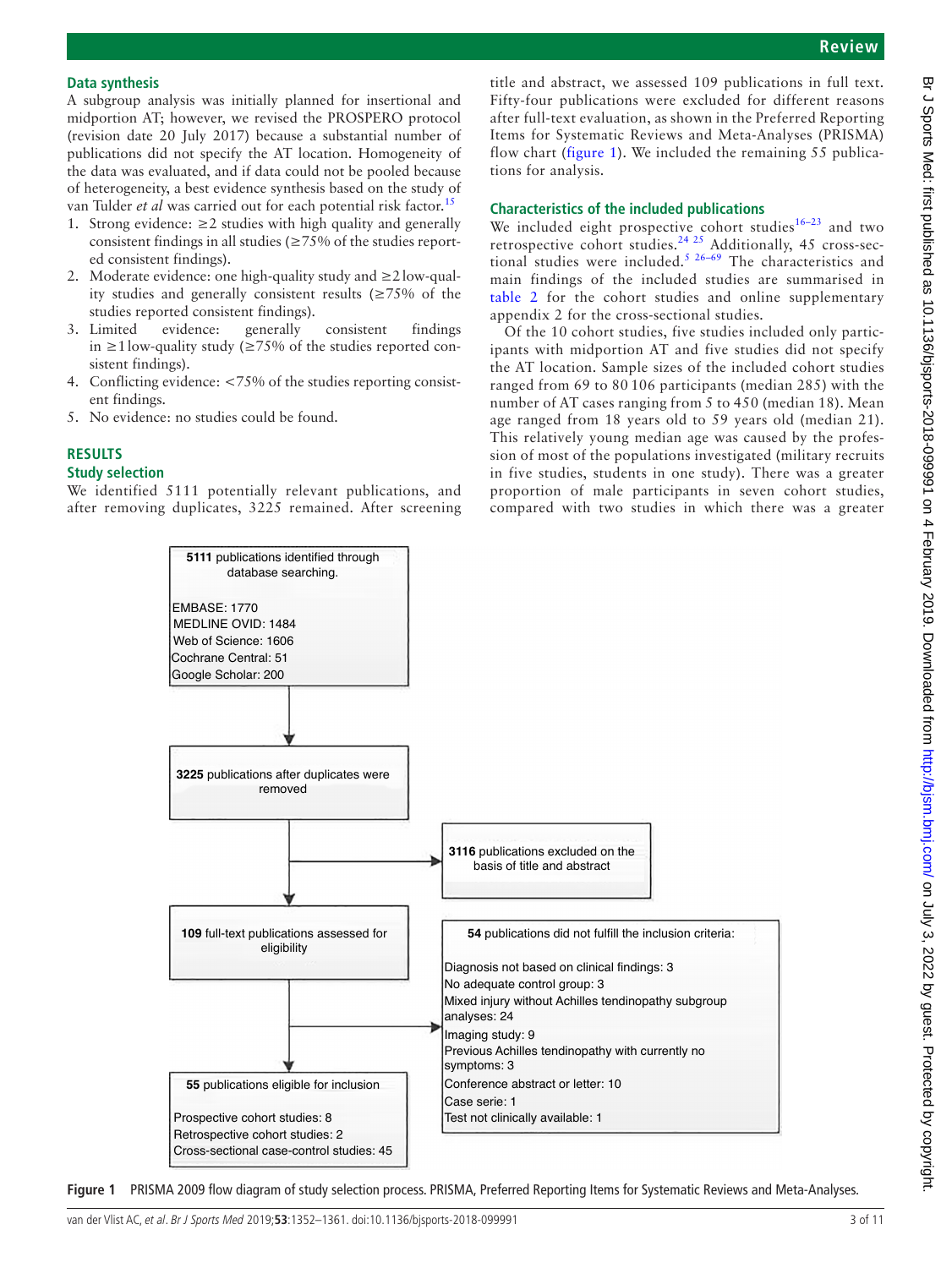## **Review**

<span id="page-3-0"></span>

|                                                                              | Quality score<br>(points)                        |                                                                                                                                                                                                                                                                                                                                                                                                                                                                                  |                                                     |                                                                                                                                                                                                                                                                                                                                                                                       |                                                                                                                                                                                                                                                                                                                                                                                                                                                                                                                                                                                                                                                                                          |                                                                                                                                                                                                                                                                                                                                                             |                                                                                                                                                                                                                                                                                                                                                                                                                                                                                                                                                                                                                                                                                                                                                                                                                   | Continued |
|------------------------------------------------------------------------------|--------------------------------------------------|----------------------------------------------------------------------------------------------------------------------------------------------------------------------------------------------------------------------------------------------------------------------------------------------------------------------------------------------------------------------------------------------------------------------------------------------------------------------------------|-----------------------------------------------------|---------------------------------------------------------------------------------------------------------------------------------------------------------------------------------------------------------------------------------------------------------------------------------------------------------------------------------------------------------------------------------------|------------------------------------------------------------------------------------------------------------------------------------------------------------------------------------------------------------------------------------------------------------------------------------------------------------------------------------------------------------------------------------------------------------------------------------------------------------------------------------------------------------------------------------------------------------------------------------------------------------------------------------------------------------------------------------------|-------------------------------------------------------------------------------------------------------------------------------------------------------------------------------------------------------------------------------------------------------------------------------------------------------------------------------------------------------------|-------------------------------------------------------------------------------------------------------------------------------------------------------------------------------------------------------------------------------------------------------------------------------------------------------------------------------------------------------------------------------------------------------------------------------------------------------------------------------------------------------------------------------------------------------------------------------------------------------------------------------------------------------------------------------------------------------------------------------------------------------------------------------------------------------------------|-----------|
|                                                                              | Risk factors (risk ratio, OR and HR)             | S<br>Increased time (in years) between heart transplantation and initiation of<br>with a creatinine clearance ≥60 mL/min (OR 6.14; 95% Cl 1.23 to 30.64;<br>quinolone treatment for infectious disease was associated with AT (OR<br>A creatinine clearance <60 mL/min was associated with AT compared<br>No associations were found for age, sex, levofloxacin use and daily<br>1.39; 95% CI 1.11 to 1.74; p=0.005).<br>prednisone dose (mg).<br>$p=0.03$ )<br>$\blacktriangle$ | 4<br>No statistical analyses were performed.<br>Δ   | S<br>A tight ankle dorsiflexion with knee extended (<11.5°) was associated<br>No associations were found for hindfoot inversion, hindfoot eversion,<br>with AT compared with a normal dorsiflexion (11.5-15.0°) (RR 3.57;<br>static arch index of the foot, dynamic arch index of the foot and<br>dorsiflexion of the ankle with the knee bent.<br>95% CI1.01 to 12.68; p<0.05).<br>▲ | 4<br>Isokinetic plantar flexion strength at 30°/s was decreased in patients who<br>developed AT for both the right and the left leg and at 120°/s for the right<br>leg (p=0.042, p=0.036 and p=0.029, respectively). Plantar flexion strength<br>120°/s for the left leg, explosive gastrocnemius-soleus muscle strength<br>(standing broad jump test) and passive and active ankle joint range of<br>was measured using the Cybex Norm dynamometer, which measures<br>No associations were found for weight, BMI, length, physical activity<br>level, Achilles tendon stiffness, isokinetic plantar flexion strength at<br>strength at constant velocity.<br>motion outcomes.<br>▲<br>▲ | 4<br>No differences were found in height, weight, BMI, external rotation of the<br>An increase in AT was seen when training in the winter season compared<br>(2 km run and maximum number of chin-ups and sit-ups done) and shoe<br>hip, tibial intercondylar distance, arch type, physical fitness performance<br>with summer training (p=0.001).<br>type. | $\circ$<br>A birth year of 1980 and later was associated with a decreased risk for AT<br>compared with a birth year before 1960 (AOR 0.62, 95% CI 0.38 to 1.00).<br>A prior lower limb tendinopathy or fracture was associated with AT (AOR<br>Moderate alcohol use (7-13 units per week for men, 4-6 units per week<br>No associations were found for sex, ethnicity, smoking status and heavy<br>alcohol use (14+ units per week for men, 7+ units per week for women).<br>for women) was associated with AT compared with no alcohol use (AOR<br>underweight or normal weight (AOR 1.29, 95% Cl 1.04 to 1.59 and AOR<br>Being overweight and obesity were associated with AT compared with<br>1.59, 95% CI 1.16 to 2.17, respectively)<br>3.87, 95% CI 3.16 to 4.75).<br>1.33, 95% CI 1.00 to 1.76).<br>▲<br>▲ |           |
|                                                                              | Location injury                                  | AT (not specified<br>midportion or<br>insertional).                                                                                                                                                                                                                                                                                                                                                                                                                              | AT (not specified<br>midportion or<br>insertional). | AT (not specified<br>midportion or<br>insertional).                                                                                                                                                                                                                                                                                                                                   | Midportion AT.                                                                                                                                                                                                                                                                                                                                                                                                                                                                                                                                                                                                                                                                           | Midportion AT.                                                                                                                                                                                                                                                                                                                                              | AT (not specified<br>midportion or<br>insertional).                                                                                                                                                                                                                                                                                                                                                                                                                                                                                                                                                                                                                                                                                                                                                               |           |
|                                                                              | Age, mean±SD<br>(years)                          | $58.8 \pm 10.6$                                                                                                                                                                                                                                                                                                                                                                                                                                                                  | ⋚                                                   | $22.5 \pm 2.5$                                                                                                                                                                                                                                                                                                                                                                        | $18.4 \pm 1.3$                                                                                                                                                                                                                                                                                                                                                                                                                                                                                                                                                                                                                                                                           | $18.7 \pm 7$                                                                                                                                                                                                                                                                                                                                                | ⋚                                                                                                                                                                                                                                                                                                                                                                                                                                                                                                                                                                                                                                                                                                                                                                                                                 |           |
| Data extraction of the included prospective and retrospective cohort studies | Sex (% male)                                     | 77.9%                                                                                                                                                                                                                                                                                                                                                                                                                                                                            | $\widetilde{\Xi}$                                   | 100%                                                                                                                                                                                                                                                                                                                                                                                  | <b>Do</b><br>100.0                                                                                                                                                                                                                                                                                                                                                                                                                                                                                                                                                                                                                                                                       | 100.0%                                                                                                                                                                                                                                                                                                                                                      | 70.3%                                                                                                                                                                                                                                                                                                                                                                                                                                                                                                                                                                                                                                                                                                                                                                                                             |           |
|                                                                              | Participants (total<br>group and cases<br>of AT) | who were prescribed<br>transplant patients<br>149 (14); heart<br>quinolones.                                                                                                                                                                                                                                                                                                                                                                                                     | recreational runners.<br>269 (10);                  | 449 (30); Navy Sea,<br>Air and Land (SEAL)<br>candidates.                                                                                                                                                                                                                                                                                                                             | 69 (10); officer<br>cadets.                                                                                                                                                                                                                                                                                                                                                                                                                                                                                                                                                                                                                                                              | 1405 (95); infantry<br>recruits.                                                                                                                                                                                                                                                                                                                            | military service<br>80 106 (450);<br>members.                                                                                                                                                                                                                                                                                                                                                                                                                                                                                                                                                                                                                                                                                                                                                                     |           |
|                                                                              | Duration of<br>follow-up<br>(weeks)              | $\widetilde{\Xi}$                                                                                                                                                                                                                                                                                                                                                                                                                                                                | 52                                                  | 104                                                                                                                                                                                                                                                                                                                                                                                   | 9                                                                                                                                                                                                                                                                                                                                                                                                                                                                                                                                                                                                                                                                                        | $\overline{4}$                                                                                                                                                                                                                                                                                                                                              | 52                                                                                                                                                                                                                                                                                                                                                                                                                                                                                                                                                                                                                                                                                                                                                                                                                |           |
|                                                                              | Study type                                       | <b>RC</b>                                                                                                                                                                                                                                                                                                                                                                                                                                                                        | ی                                                   | 5C                                                                                                                                                                                                                                                                                                                                                                                    | R                                                                                                                                                                                                                                                                                                                                                                                                                                                                                                                                                                                                                                                                                        | 오                                                                                                                                                                                                                                                                                                                                                           | 5C                                                                                                                                                                                                                                                                                                                                                                                                                                                                                                                                                                                                                                                                                                                                                                                                                |           |
| $\sim$<br>Table                                                              | Study                                            | Barge-Caballero<br>et al <sup>24</sup>                                                                                                                                                                                                                                                                                                                                                                                                                                           | Hein et al <sup>20</sup>                            | Kaufman et al <sup>21</sup>                                                                                                                                                                                                                                                                                                                                                           | Mahieu et al <sup>16</sup>                                                                                                                                                                                                                                                                                                                                                                                                                                                                                                                                                                                                                                                               | Milgrom et a $\mathit{l}^{2}$                                                                                                                                                                                                                                                                                                                               | Owens et al <sup>17</sup>                                                                                                                                                                                                                                                                                                                                                                                                                                                                                                                                                                                                                                                                                                                                                                                         |           |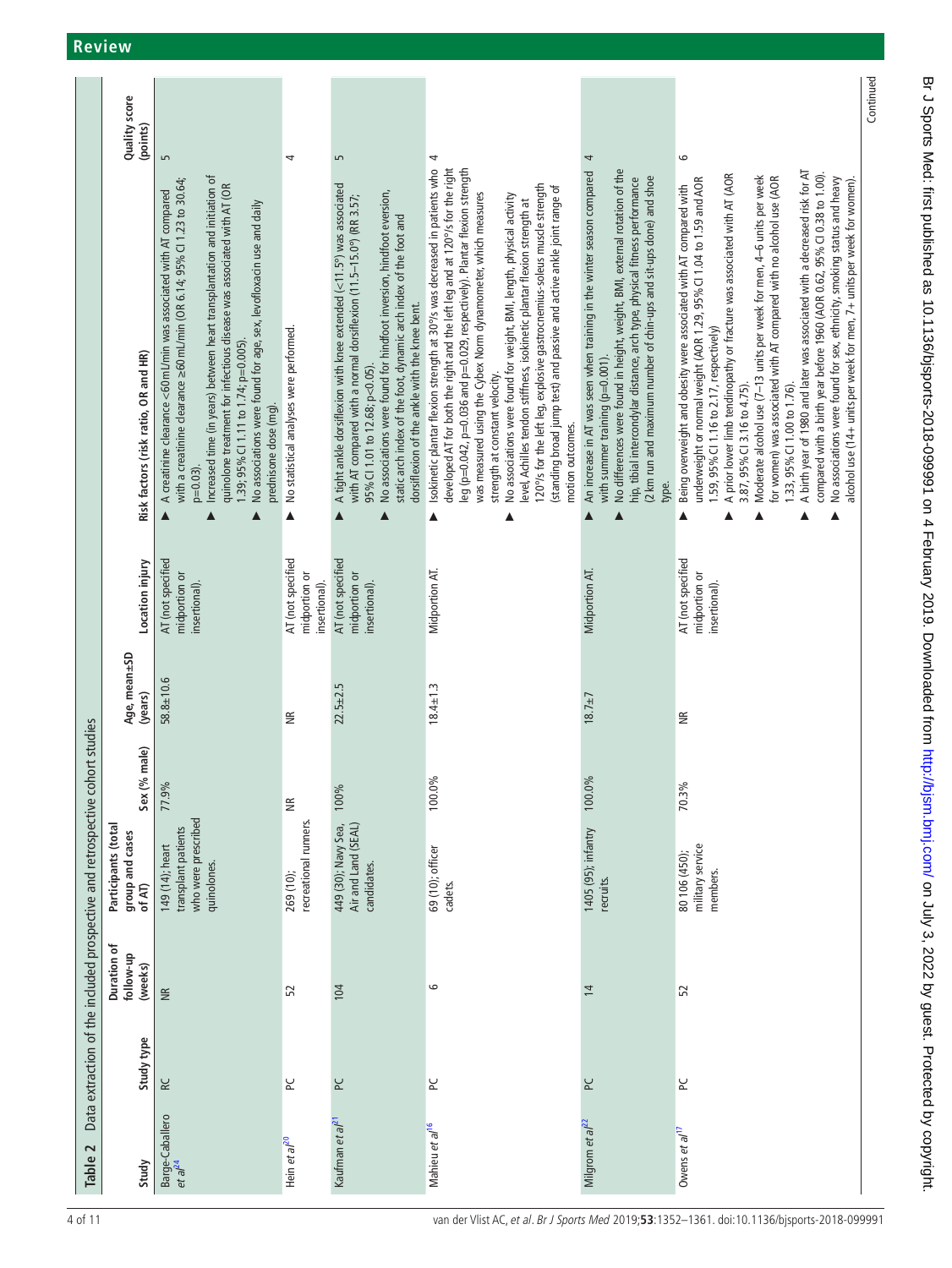| Continued<br>Table 2            |            |                                     |                                                                                                                                                                  |                 |                         |                                                                                                                                                                    |                                                                                                                                                                                                                                                                                                                                                                                                                                                               |                           |
|---------------------------------|------------|-------------------------------------|------------------------------------------------------------------------------------------------------------------------------------------------------------------|-----------------|-------------------------|--------------------------------------------------------------------------------------------------------------------------------------------------------------------|---------------------------------------------------------------------------------------------------------------------------------------------------------------------------------------------------------------------------------------------------------------------------------------------------------------------------------------------------------------------------------------------------------------------------------------------------------------|---------------------------|
| Study                           | Study type | Duration of<br>follow-up<br>(weeks) | Participants (total<br>group and cases<br>of AT)                                                                                                                 | (% male)<br>Sex | Age, mean±SD<br>(years) | Location injury                                                                                                                                                    | Risk factors (risk ratio, OR and HR)                                                                                                                                                                                                                                                                                                                                                                                                                          | Quality score<br>(points) |
| Rabin et al <sup>18</sup>       | یم         | 26                                  | 70 (5); military<br>recruits.                                                                                                                                    | 0%<br>100.      | $19.6 + 1.0$            | Midportion AT                                                                                                                                                      | Every 1° increase in ankle dorsiflexion with the knee bent was associated<br>No associations were found for BMI and lower extremity quality of<br>with a decreased risk for AT (OR 0.77; 95% CI 0.59 to 0.94)<br>movement.                                                                                                                                                                                                                                    |                           |
| Van Ginckel et al <sup>19</sup> | یے         | $\approx$                           | 129 (10); novice<br>runners.                                                                                                                                     | వ్<br>14.7      | $39 + 10$               | Midportion AT.                                                                                                                                                     | centre of force was associated with a decreased risk for AT (OR 0.919;<br>A more medial directed force distribution underneath the forefoot at<br>An increased total anterior displacement of the Y-component of the<br>No associations were found for age, height, weight, BMI or physical<br>forefoot flat was associated with a decreased risk for AT (OR 0.000;<br>95% CI 0.000 to 0.158; p=0.016).<br>95% CI 0.859 to 0.984; p=0.015)<br>activity score. | 6                         |
| Van der Linden<br>$et$ a $l25$  | RC         | $\widetilde{\Xi}$                   | (reference group)<br>fluoroquinolones<br>or nitrofurantoin<br>cotrimoxazole<br>patients using<br>or amoxicillin,<br>trimethoprim,<br>(index group)<br>10800 (8); | 29.8%           | 46.3 (SD NR)            | AT (not specified<br>midportion or<br>insertional).                                                                                                                | The use of ofloxacin was associated with AT compared with the reference<br>No associations were found for fluoroquinolones as a group, ciprofloxacin<br>use and norfloxacin use compared with the reference group.<br>group (AOR 10.1; 95% Cl 2.20 to 46.04).                                                                                                                                                                                                 | 3                         |
| Wezenbeek et al <sup>23</sup>   | ص          | 104                                 | 300 (27); first-year<br>students.                                                                                                                                | 47%             | $18.0 + 0.8$            | Midportion AT.                                                                                                                                                     | Height and body weight were increased in patients with AT (p=0.028 and<br>No differences were found for BMI, rating of perceived exertion, hours of<br>Female sex was associated with AT (HR 2.82, 95% CI 1.16 to 6.87).<br>No association was found for a pronated foot posture.<br>sports participation and leg dominance.<br>$p=0.015$ ).                                                                                                                  |                           |
|                                 |            |                                     |                                                                                                                                                                  |                 |                         | AOR, adjusted OR; AT, Achilles tendinopathy; BMI, body mass index; NR, not reported; PC, prospective cohort study; RC, retrospective cohort study; RR, risk ratio. |                                                                                                                                                                                                                                                                                                                                                                                                                                                               |                           |

Br J Sports Med: first published as 10.1136/bjsports-2018-099991 on 4 February 2019. Downloaded from <http://bjsm.bmj.com/> 9. J Sports Med: Frotected by copyright.

Br J Sports Med: first published as 10.1136/bjsports-2018-09991 on 4 February 2019. Downloaded from http://bjsm.bmj.com/ on July 3, 2022 by guest. Protected by copyright.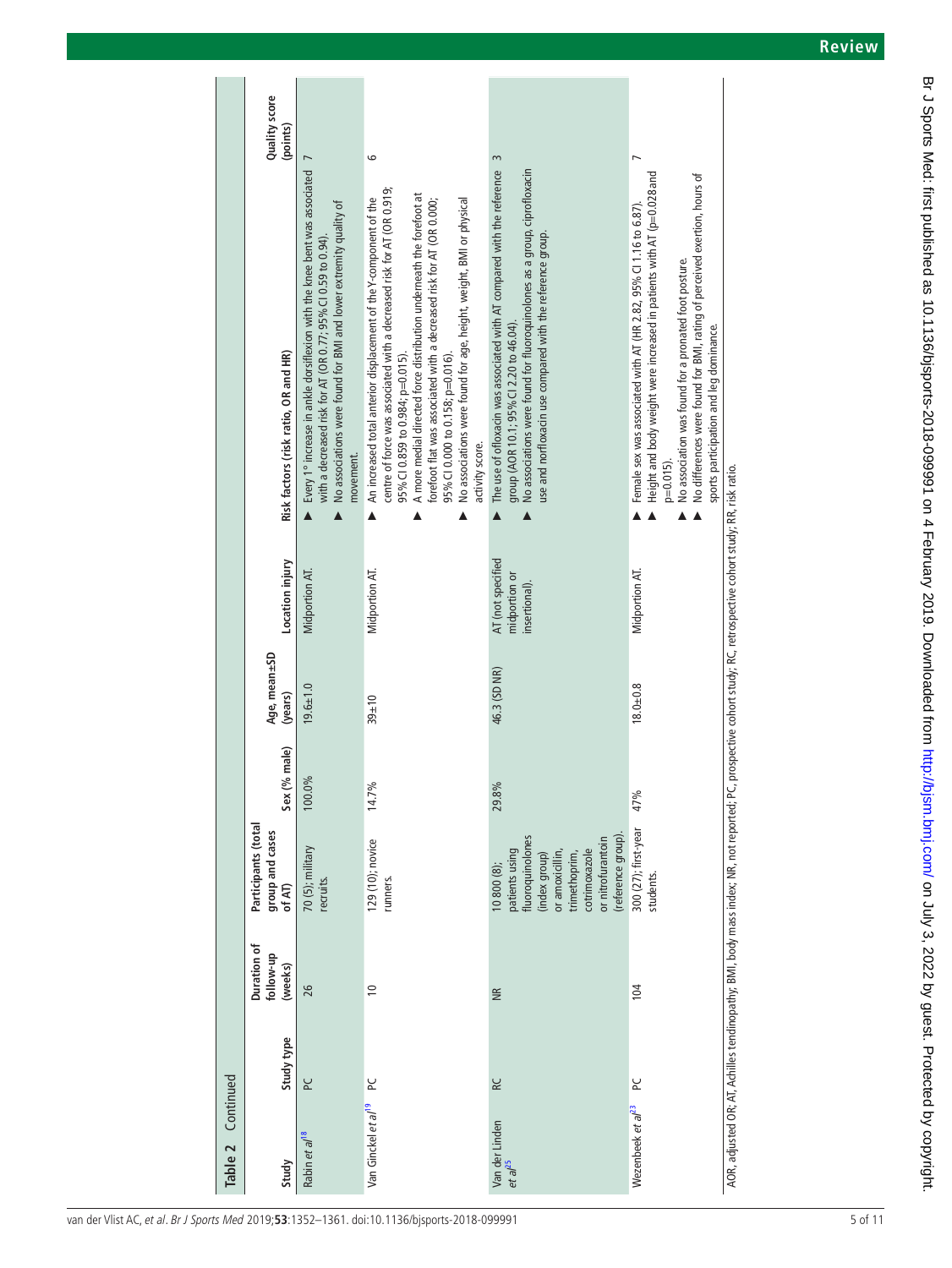**Table 3** Risk of bias assessment scores of the 10 included cohort studies

|                                            | Criteria       |                |              |                |              |              |                |                |              |                |                    | Risk of |
|--------------------------------------------|----------------|----------------|--------------|----------------|--------------|--------------|----------------|----------------|--------------|----------------|--------------------|---------|
| Study                                      |                | $\overline{2}$ | 3            | 4              | 5            | 6            | $\overline{7}$ | 8              | 9            | 10             | <b>Total score</b> | bias    |
| Barge-<br>Caballero et<br>al <sup>24</sup> | $\mathbf{1}$   | $\mathbf{1}$   |              | $\mathbf{0}$   | $\mathbf{0}$ | $\mathbf{0}$ | $\mathbf{0}$   | $\mathbf{1}$   | $\mathbf{0}$ | $\overline{1}$ | 5                  | High    |
| Hein et $al^{20}$                          | $\overline{1}$ | $\mathbf 0$    |              |                | 1            | $\mathbf{0}$ | $\mathbf{0}$   | $\mathbf{0}$   | $\mathbf 0$  | $\mathbf{0}$   | $\overline{4}$     | High    |
| Kaufman et 1<br>al <sup>21</sup>           |                | $\mathbf{1}$   | $\mathbf{0}$ |                | $\mathbf{1}$ |              |                | $\pmb{0}$      | $\mathbf{0}$ | $\mathbf{0}$   | 5                  | High    |
| Mahieu et<br>al <sup>16</sup>              | $\mathbf 0$    | 1              | $\mathbf 0$  | 1              | 1            | 1            | $\mathbf{1}$   | $\mathbf{0}$   | $\mathbf 0$  | $\mathbf{1}$   | 6                  | High    |
| Milgrom et 0<br>al <sup>22</sup>           |                | $\mathbf{0}$   | $\mathbf{0}$ | $\overline{1}$ | $\mathbf{1}$ |              | $\mathbf{0}$   | $\pmb{0}$      | $\mathbf{0}$ | $\mathbf{0}$   | $\overline{3}$     | High    |
| Owens et<br>al <sup>17</sup>               | $\mathbf{1}$   | 1              | $\pmb{0}$    | 1              | 1            | $\mathbf{0}$ |                | $\overline{1}$ | $\pmb{0}$    | $\mathbf{0}$   | 6                  | High    |
| Rabin et al <sup>18</sup> 1                |                | 1              |              | $\mathbf{1}$   | $\mathbf{1}$ |              |                | $\pmb{0}$      | $\mathbf{1}$ | $\mathbf{1}$   | 9                  | High    |
| Van der<br>Linden et<br>al <sup>25</sup>   | $\mathbf{1}$   | 1              | $\mathbf{1}$ | $\mathbf 0$    | $\mathbf{1}$ | $\mathbf{0}$ |                | $\mathbf{1}$   | $\mathbf 0$  | $\mathbf{0}$   | 6                  | High    |
| Van Ginckel<br>et al <sup>19</sup>         | $\overline{1}$ | $\mathbf{0}$   |              | $\mathbf{1}$   | $\mathbf{1}$ |              | $\mathbf{1}$   | $\pmb{0}$      | $\pmb{0}$    | $\mathbf{1}$   | $\overline{7}$     | High    |
| Wezenbeek<br>et al <sup>23</sup>           | $\overline{1}$ |                |              | $\mathbf 0$    | 1            | 1            | $\mathbf{0}$   | $\overline{1}$ | $\mathbf 0$  | $\overline{1}$ | $\overline{7}$     | High    |

Outcomes of the risk of bias assessment tool as presented in [table 1](#page-1-0). Publications were considered to be of low risk of bias if: (1) a total score of at least 6 points was given and (2) 1 point was given to questions 6, 7, 8 and 10 (marked with the grey columns).

proportion of female participants (median percentage males 78%). Data regarding the number of participants, mean age or sex was incomplete in two studies. The follow-up period for the prospective cohort studies ranged from 6 weeks to 2 years (median 39 weeks).

Of the 45 cross-sectional studies, 15 studies included only participants with midportion AT, one study included patients with insertional AT and 29 studies did not specify the AT location. Sample sizes ranged from 20 to 57 725 participants (median 201).

#### **Risk of bias assessment**

All 10 cohort studies were considered to be of high risk of bias according to the predefined criteria (tables [1 and 3\)](#page-1-0). Seven cohort studies scored six points or higher; however, they were lacking clinical examination as valid outcome (two studies), a valid and reliable determinant measure (four studies), an unbiased assessment of the study outcome (one study) and/or adequate statistical analyses (three studies). As a result, at best, a limited evidence for the association between the potential risk factor and tendinopathy could be detected. Results of the best evidence synthesis are presented in [table](#page-6-0) 4.

## **Risk factors**

#### Patient characteristics (non-modifiable)

#### *Age*

There is conflicting evidence that age affects the risk for AT. One cohort study reported in 2013 that a birth year of 1980 or later is associated with a decreased risk for AT.<sup>[17](#page-9-15)</sup> Two cohort studies showed no association.<sup>19</sup> <sup>24</sup>

## *Sex*

There is conflicting evidence that sex affects the risk for AT. One cohort study reported that being female is associated with AT.<sup>23</sup> No association was demonstrated in two cohort studies.<sup>17</sup> <sup>24</sup>

## *Ethnicity*

There is limited evidence that ethnicity does not affect the risk for AT. One cohort study reported no increased risk for white (non-Hispanic), black (non-Hispanic) or other ethnicity.<sup>17</sup>

#### *Height*

There is limited evidence that height does not affect the risk for AT. No association was found in three cohort studies.<sup>16 19 22</sup> One cohort study reported an increased height in patients with  $AT<sup>23</sup>$  $AT<sup>23</sup>$  $AT<sup>23</sup>$ 

## *Prior lower limb tendinopathy or fracture*

There is limited evidence that a prior lower limb tendinopathy or fracture increases the risk for AT. One cohort study reported that a prior lower limb tendinopathy (plantar fascia, Achilles or patellar) or fracture (regardless side of injury) is associated with AT.<sup>17</sup>

## Patient characteristics (modifiable)

#### *Body mass index (BMI) and body weight*

There is limited evidence that BMI or body weight do not affect the risk for AT. No association was found in five cohort studies for BMI<sup>16 18 19 22 23</sup> and in three cohort studies for body weight.<sup>16 19 22</sup> One cohort study found that being overweight (BMI ≥25.0) and obesity (BMI  $\geq$ 30.0) are associated with AT.<sup>[17](#page-9-15)</sup> Another cohort study found that body weight is increased in people who develop  $AT^{23}$  $AT^{23}$  $AT^{23}$ 

## *Alcohol use*

There is limited evidence that moderate alcohol use increases the risk for AT. Moderate alcohol use was defined as 7–13 units per week for men and 4–6 units per week for women. One cohort study reported that moderate alcohol use is associated with AT compared with no alcohol use. No association was found for light alcohol use or heavy alcohol use compared with no alcohol use.

## *Smoking*

There is limited evidence that smoking is not associated with AT based on one cohort study.<sup>[17](#page-9-15)</sup>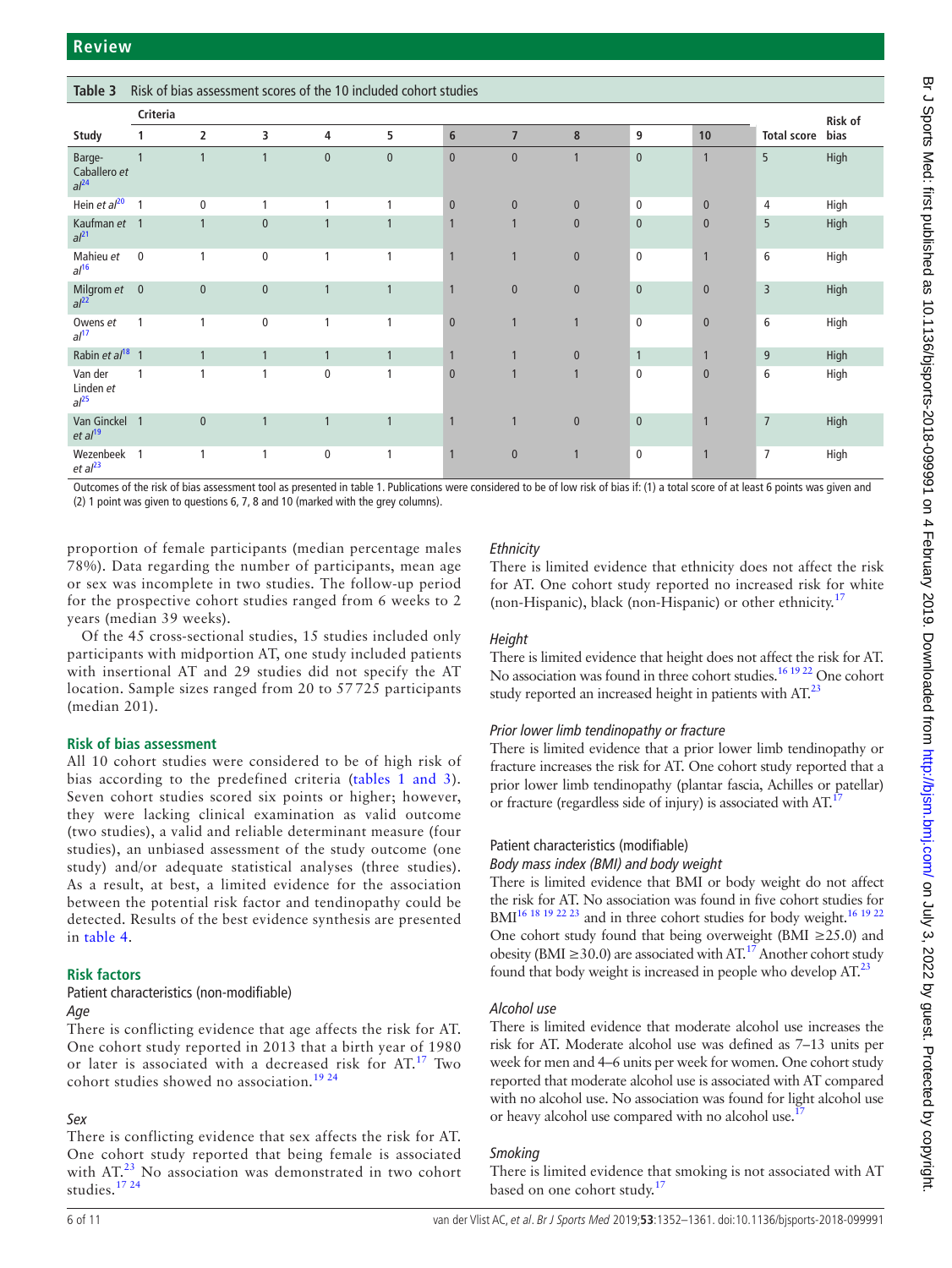<span id="page-6-0"></span>

| <b>Potential risk factors</b><br>Study (first author and reference number)<br>Best evidence synthesis<br>Patient characteristics (non-modifiable)<br>Barge-Caballero = $24$ , Owens birth year > 1980 $\downarrow$ , <sup>17</sup> Van<br>Conflicting evidence<br>Age<br>Ginckel $=$ <sup>19</sup><br>Barge-Caballero = $24$ , Owens = $17$ Wezenbeek female $\uparrow$ $23$<br>Conflicting evidence<br>Sex<br>Owens $=$ <sup>17</sup><br>Limited evidence for no association<br>Ethnicity<br>Mahieu = $1^6$ Milgrom = $2^2$ Van Ginckel = $1^9$ Wezenbeek $\uparrow^{23}$<br>Limited evidence for no association<br>Height<br>Owens $\uparrow$ <sup>17</sup><br>Limited evidence for positive association<br>Prior lower limb tendinopathy or fracture<br>Patient characteristics (modifiable)<br>Owens BMI > 25.0 $\uparrow$ , <sup>17</sup> Mahieu = $,^{16}$ Milgrom = $,^{22}$<br>Body mass index<br>Limited evidence for no association<br>Rabin = $18$ Van Ginckel = $19$ Wezenbeek = $23$<br>Mahieu = $18$ Milgrom = $22$ Van Ginckel = $23$ Wezenbeek $\uparrow^{23}$<br>Limited evidence for no association<br>Body weight<br>Owens 7-13 units per week for men, 4-6 units per week<br>Alcohol use<br>Limited evidence for positive association (moderate<br>for women $\uparrow$ , <sup>17</sup> Owens 14+ units per week for men,<br>alcohol use)<br>7+ units per week for women = $17$<br>Owens $=$ <sup>17</sup><br>Limited evidence for no association<br>Smoking<br>Mahieu physical activity level = $16$ Van Ginckel physical<br>Limited evidence for no association<br>Physical activity level and performance<br>activity level=, <sup>19</sup> Milgrom physical activity performance<br>(2 km run and maximum number of chin-ups and sit-<br>ups) = $^{22}$ Wezenbeek = $^{23}$<br><b>Biomechanical factors</b><br>Milgrom $=$ <sup>22</sup><br>Limited evidence for no association<br>Shoe type<br>Wezenbeek $=$ <sup>23</sup><br>Limited evidence for no association<br>Leg dominance<br>Kaufman <11.5° $\uparrow$ , <sup>21</sup> Mahieu = <sup>16</sup><br>Limited non-weight-bearing ankle dorsiflexion with knee<br>Conflicting evidence<br>extended<br>Mahieu = $^{16}$ Rabin $\downarrow$ , <sup>18</sup> Kaufman = <sup>21</sup><br>Increased non-weight-bearing ankle dorsiflexion with the<br>Conflicting evidence<br>knee bent<br>Kaufman = $21$<br>Hindfoot inversion<br>Limited evidence for no association<br>Kaufman $=$ <sup>21</sup><br>Hindfoot eversion<br>Limited evidence for no association<br>Kaufman = $^{21}$ Milgrom = $^{22}$<br>Static arch index of the foot<br>Limited evidence for no association<br>Kaufman = $^{21}$<br>Dynamic arch index of the foot<br>Limited evidence for no association<br>Wezenbeek $=$ <sup>23</sup><br>Pronated foot posture<br>Limited evidence for no association<br>Mahieu $\downarrow$ <sup>16</sup><br>Increase in isokinetic plantar flexor strength at 30° (low<br>Limited evidence for protective association<br>velocity)<br>Mahieu = $16$<br>Limited evidence for no association<br>Explosive gastrocnemius-soleus muscle strength<br>Milgrom $=$ <sup>22</sup><br>External rotation of the hip<br>Limited evidence for no association<br>Milgrom $=$ <sup>22</sup><br>Tibial intercondylar distance<br>Limited evidence for no association<br>$Rabin = 18$<br>lower extremity quality of movement test<br>Limited evidence for no association<br>Van Ginckel $\downarrow$ <sup>19</sup><br>Increased total displacement of the Y-component of the<br>Limited evidence for protective association<br>centre of the centre of force<br>Van Ginckel $\downarrow$ <sup>19</sup><br>Increased medial directed force distribution<br>Limited evidence for protective association<br><b>Pre-existing diseases</b><br>Barge-Caballero 1 <sup>24</sup><br>Renal dysfunction (creatinine clearance <60 mL/min)<br>Limited evidence for positive association<br>Barge-Caballero 1 <sup>24</sup><br>increased time between heart transplantation and<br>Limited evidence for positive association<br>initiation of quinolone treatment for infectious disease<br><b>Medication</b><br>Van der Linden = $25$<br>Limited evidence for no association<br>Fluoroquinolones as group<br>Barge-Caballero = $24$<br>Limited evidence for no association<br>Levofloxacin<br>Van der Linden $\uparrow^{25}$<br>Limited evidence for positive association<br>Ofloxacin<br>Van der Linden = $25$<br>Ciprofloxacin<br>Limited evidence for no association<br>Van der Linden = $25$<br>Limited evidence for no association<br>Norfloxacin<br>Barge-Caballero = $24$<br>Daily prednisone dose<br>Limited evidence for no association<br><b>Training factors</b><br>Milgrom $\uparrow^{22}$<br>Limited evidence for positive association<br>Training in the winter season<br>Associations found in this systematic review are marked with the grey columns. | Potential risk factors investigated in the 10 cohort studies as potential risk factor for Achilles tendinopathy<br>Table 4 |  |  |  |  |  |  |  |
|----------------------------------------------------------------------------------------------------------------------------------------------------------------------------------------------------------------------------------------------------------------------------------------------------------------------------------------------------------------------------------------------------------------------------------------------------------------------------------------------------------------------------------------------------------------------------------------------------------------------------------------------------------------------------------------------------------------------------------------------------------------------------------------------------------------------------------------------------------------------------------------------------------------------------------------------------------------------------------------------------------------------------------------------------------------------------------------------------------------------------------------------------------------------------------------------------------------------------------------------------------------------------------------------------------------------------------------------------------------------------------------------------------------------------------------------------------------------------------------------------------------------------------------------------------------------------------------------------------------------------------------------------------------------------------------------------------------------------------------------------------------------------------------------------------------------------------------------------------------------------------------------------------------------------------------------------------------------------------------------------------------------------------------------------------------------------------------------------------------------------------------------------------------------------------------------------------------------------------------------------------------------------------------------------------------------------------------------------------------------------------------------------------------------------------------------------------------------------------------------------------------------------------------------------------------------------------------------------------------------------------------------------------------------------------------------------------------------------------------------------------------------------------------------------------------------------------------------------------------------------------------------------------------------------------------------------------------------------------------------------------------------------------------------------------------------------------------------------------------------------------------------------------------------------------------------------------------------------------------------------------------------------------------------------------------------------------------------------------------------------------------------------------------------------------------------------------------------------------------------------------------------------------------------------------------------------------------------------------------------------------------------------------------------------------------------------------------------------------------------------------------------------------------------------------------------------------------------------------------------------------------------------------------------------------------------------------------------------------------------------------------------------------------------------------------------------------------------------------------------------------------------------------------------------------------------------------------------------------------------------------------------------------------------------------------------------------------------------------------------------------------------------------------------------------------------------------------------------------------------------------------------------------------------------------------------------------------------------------------------------------------------------------------------------------------------------------------------------------------------------------------------------------------------------------------------------------------------------------------------------------------------------------------------------|----------------------------------------------------------------------------------------------------------------------------|--|--|--|--|--|--|--|
|                                                                                                                                                                                                                                                                                                                                                                                                                                                                                                                                                                                                                                                                                                                                                                                                                                                                                                                                                                                                                                                                                                                                                                                                                                                                                                                                                                                                                                                                                                                                                                                                                                                                                                                                                                                                                                                                                                                                                                                                                                                                                                                                                                                                                                                                                                                                                                                                                                                                                                                                                                                                                                                                                                                                                                                                                                                                                                                                                                                                                                                                                                                                                                                                                                                                                                                                                                                                                                                                                                                                                                                                                                                                                                                                                                                                                                                                                                                                                                                                                                                                                                                                                                                                                                                                                                                                                                                                                                                                                                                                                                                                                                                                                                                                                                                                                                                                                                                            |                                                                                                                            |  |  |  |  |  |  |  |
|                                                                                                                                                                                                                                                                                                                                                                                                                                                                                                                                                                                                                                                                                                                                                                                                                                                                                                                                                                                                                                                                                                                                                                                                                                                                                                                                                                                                                                                                                                                                                                                                                                                                                                                                                                                                                                                                                                                                                                                                                                                                                                                                                                                                                                                                                                                                                                                                                                                                                                                                                                                                                                                                                                                                                                                                                                                                                                                                                                                                                                                                                                                                                                                                                                                                                                                                                                                                                                                                                                                                                                                                                                                                                                                                                                                                                                                                                                                                                                                                                                                                                                                                                                                                                                                                                                                                                                                                                                                                                                                                                                                                                                                                                                                                                                                                                                                                                                                            |                                                                                                                            |  |  |  |  |  |  |  |
|                                                                                                                                                                                                                                                                                                                                                                                                                                                                                                                                                                                                                                                                                                                                                                                                                                                                                                                                                                                                                                                                                                                                                                                                                                                                                                                                                                                                                                                                                                                                                                                                                                                                                                                                                                                                                                                                                                                                                                                                                                                                                                                                                                                                                                                                                                                                                                                                                                                                                                                                                                                                                                                                                                                                                                                                                                                                                                                                                                                                                                                                                                                                                                                                                                                                                                                                                                                                                                                                                                                                                                                                                                                                                                                                                                                                                                                                                                                                                                                                                                                                                                                                                                                                                                                                                                                                                                                                                                                                                                                                                                                                                                                                                                                                                                                                                                                                                                                            |                                                                                                                            |  |  |  |  |  |  |  |
|                                                                                                                                                                                                                                                                                                                                                                                                                                                                                                                                                                                                                                                                                                                                                                                                                                                                                                                                                                                                                                                                                                                                                                                                                                                                                                                                                                                                                                                                                                                                                                                                                                                                                                                                                                                                                                                                                                                                                                                                                                                                                                                                                                                                                                                                                                                                                                                                                                                                                                                                                                                                                                                                                                                                                                                                                                                                                                                                                                                                                                                                                                                                                                                                                                                                                                                                                                                                                                                                                                                                                                                                                                                                                                                                                                                                                                                                                                                                                                                                                                                                                                                                                                                                                                                                                                                                                                                                                                                                                                                                                                                                                                                                                                                                                                                                                                                                                                                            |                                                                                                                            |  |  |  |  |  |  |  |
|                                                                                                                                                                                                                                                                                                                                                                                                                                                                                                                                                                                                                                                                                                                                                                                                                                                                                                                                                                                                                                                                                                                                                                                                                                                                                                                                                                                                                                                                                                                                                                                                                                                                                                                                                                                                                                                                                                                                                                                                                                                                                                                                                                                                                                                                                                                                                                                                                                                                                                                                                                                                                                                                                                                                                                                                                                                                                                                                                                                                                                                                                                                                                                                                                                                                                                                                                                                                                                                                                                                                                                                                                                                                                                                                                                                                                                                                                                                                                                                                                                                                                                                                                                                                                                                                                                                                                                                                                                                                                                                                                                                                                                                                                                                                                                                                                                                                                                                            |                                                                                                                            |  |  |  |  |  |  |  |
|                                                                                                                                                                                                                                                                                                                                                                                                                                                                                                                                                                                                                                                                                                                                                                                                                                                                                                                                                                                                                                                                                                                                                                                                                                                                                                                                                                                                                                                                                                                                                                                                                                                                                                                                                                                                                                                                                                                                                                                                                                                                                                                                                                                                                                                                                                                                                                                                                                                                                                                                                                                                                                                                                                                                                                                                                                                                                                                                                                                                                                                                                                                                                                                                                                                                                                                                                                                                                                                                                                                                                                                                                                                                                                                                                                                                                                                                                                                                                                                                                                                                                                                                                                                                                                                                                                                                                                                                                                                                                                                                                                                                                                                                                                                                                                                                                                                                                                                            |                                                                                                                            |  |  |  |  |  |  |  |
|                                                                                                                                                                                                                                                                                                                                                                                                                                                                                                                                                                                                                                                                                                                                                                                                                                                                                                                                                                                                                                                                                                                                                                                                                                                                                                                                                                                                                                                                                                                                                                                                                                                                                                                                                                                                                                                                                                                                                                                                                                                                                                                                                                                                                                                                                                                                                                                                                                                                                                                                                                                                                                                                                                                                                                                                                                                                                                                                                                                                                                                                                                                                                                                                                                                                                                                                                                                                                                                                                                                                                                                                                                                                                                                                                                                                                                                                                                                                                                                                                                                                                                                                                                                                                                                                                                                                                                                                                                                                                                                                                                                                                                                                                                                                                                                                                                                                                                                            |                                                                                                                            |  |  |  |  |  |  |  |
|                                                                                                                                                                                                                                                                                                                                                                                                                                                                                                                                                                                                                                                                                                                                                                                                                                                                                                                                                                                                                                                                                                                                                                                                                                                                                                                                                                                                                                                                                                                                                                                                                                                                                                                                                                                                                                                                                                                                                                                                                                                                                                                                                                                                                                                                                                                                                                                                                                                                                                                                                                                                                                                                                                                                                                                                                                                                                                                                                                                                                                                                                                                                                                                                                                                                                                                                                                                                                                                                                                                                                                                                                                                                                                                                                                                                                                                                                                                                                                                                                                                                                                                                                                                                                                                                                                                                                                                                                                                                                                                                                                                                                                                                                                                                                                                                                                                                                                                            |                                                                                                                            |  |  |  |  |  |  |  |
|                                                                                                                                                                                                                                                                                                                                                                                                                                                                                                                                                                                                                                                                                                                                                                                                                                                                                                                                                                                                                                                                                                                                                                                                                                                                                                                                                                                                                                                                                                                                                                                                                                                                                                                                                                                                                                                                                                                                                                                                                                                                                                                                                                                                                                                                                                                                                                                                                                                                                                                                                                                                                                                                                                                                                                                                                                                                                                                                                                                                                                                                                                                                                                                                                                                                                                                                                                                                                                                                                                                                                                                                                                                                                                                                                                                                                                                                                                                                                                                                                                                                                                                                                                                                                                                                                                                                                                                                                                                                                                                                                                                                                                                                                                                                                                                                                                                                                                                            |                                                                                                                            |  |  |  |  |  |  |  |
|                                                                                                                                                                                                                                                                                                                                                                                                                                                                                                                                                                                                                                                                                                                                                                                                                                                                                                                                                                                                                                                                                                                                                                                                                                                                                                                                                                                                                                                                                                                                                                                                                                                                                                                                                                                                                                                                                                                                                                                                                                                                                                                                                                                                                                                                                                                                                                                                                                                                                                                                                                                                                                                                                                                                                                                                                                                                                                                                                                                                                                                                                                                                                                                                                                                                                                                                                                                                                                                                                                                                                                                                                                                                                                                                                                                                                                                                                                                                                                                                                                                                                                                                                                                                                                                                                                                                                                                                                                                                                                                                                                                                                                                                                                                                                                                                                                                                                                                            |                                                                                                                            |  |  |  |  |  |  |  |
|                                                                                                                                                                                                                                                                                                                                                                                                                                                                                                                                                                                                                                                                                                                                                                                                                                                                                                                                                                                                                                                                                                                                                                                                                                                                                                                                                                                                                                                                                                                                                                                                                                                                                                                                                                                                                                                                                                                                                                                                                                                                                                                                                                                                                                                                                                                                                                                                                                                                                                                                                                                                                                                                                                                                                                                                                                                                                                                                                                                                                                                                                                                                                                                                                                                                                                                                                                                                                                                                                                                                                                                                                                                                                                                                                                                                                                                                                                                                                                                                                                                                                                                                                                                                                                                                                                                                                                                                                                                                                                                                                                                                                                                                                                                                                                                                                                                                                                                            |                                                                                                                            |  |  |  |  |  |  |  |
|                                                                                                                                                                                                                                                                                                                                                                                                                                                                                                                                                                                                                                                                                                                                                                                                                                                                                                                                                                                                                                                                                                                                                                                                                                                                                                                                                                                                                                                                                                                                                                                                                                                                                                                                                                                                                                                                                                                                                                                                                                                                                                                                                                                                                                                                                                                                                                                                                                                                                                                                                                                                                                                                                                                                                                                                                                                                                                                                                                                                                                                                                                                                                                                                                                                                                                                                                                                                                                                                                                                                                                                                                                                                                                                                                                                                                                                                                                                                                                                                                                                                                                                                                                                                                                                                                                                                                                                                                                                                                                                                                                                                                                                                                                                                                                                                                                                                                                                            |                                                                                                                            |  |  |  |  |  |  |  |
|                                                                                                                                                                                                                                                                                                                                                                                                                                                                                                                                                                                                                                                                                                                                                                                                                                                                                                                                                                                                                                                                                                                                                                                                                                                                                                                                                                                                                                                                                                                                                                                                                                                                                                                                                                                                                                                                                                                                                                                                                                                                                                                                                                                                                                                                                                                                                                                                                                                                                                                                                                                                                                                                                                                                                                                                                                                                                                                                                                                                                                                                                                                                                                                                                                                                                                                                                                                                                                                                                                                                                                                                                                                                                                                                                                                                                                                                                                                                                                                                                                                                                                                                                                                                                                                                                                                                                                                                                                                                                                                                                                                                                                                                                                                                                                                                                                                                                                                            |                                                                                                                            |  |  |  |  |  |  |  |
|                                                                                                                                                                                                                                                                                                                                                                                                                                                                                                                                                                                                                                                                                                                                                                                                                                                                                                                                                                                                                                                                                                                                                                                                                                                                                                                                                                                                                                                                                                                                                                                                                                                                                                                                                                                                                                                                                                                                                                                                                                                                                                                                                                                                                                                                                                                                                                                                                                                                                                                                                                                                                                                                                                                                                                                                                                                                                                                                                                                                                                                                                                                                                                                                                                                                                                                                                                                                                                                                                                                                                                                                                                                                                                                                                                                                                                                                                                                                                                                                                                                                                                                                                                                                                                                                                                                                                                                                                                                                                                                                                                                                                                                                                                                                                                                                                                                                                                                            |                                                                                                                            |  |  |  |  |  |  |  |
|                                                                                                                                                                                                                                                                                                                                                                                                                                                                                                                                                                                                                                                                                                                                                                                                                                                                                                                                                                                                                                                                                                                                                                                                                                                                                                                                                                                                                                                                                                                                                                                                                                                                                                                                                                                                                                                                                                                                                                                                                                                                                                                                                                                                                                                                                                                                                                                                                                                                                                                                                                                                                                                                                                                                                                                                                                                                                                                                                                                                                                                                                                                                                                                                                                                                                                                                                                                                                                                                                                                                                                                                                                                                                                                                                                                                                                                                                                                                                                                                                                                                                                                                                                                                                                                                                                                                                                                                                                                                                                                                                                                                                                                                                                                                                                                                                                                                                                                            |                                                                                                                            |  |  |  |  |  |  |  |
|                                                                                                                                                                                                                                                                                                                                                                                                                                                                                                                                                                                                                                                                                                                                                                                                                                                                                                                                                                                                                                                                                                                                                                                                                                                                                                                                                                                                                                                                                                                                                                                                                                                                                                                                                                                                                                                                                                                                                                                                                                                                                                                                                                                                                                                                                                                                                                                                                                                                                                                                                                                                                                                                                                                                                                                                                                                                                                                                                                                                                                                                                                                                                                                                                                                                                                                                                                                                                                                                                                                                                                                                                                                                                                                                                                                                                                                                                                                                                                                                                                                                                                                                                                                                                                                                                                                                                                                                                                                                                                                                                                                                                                                                                                                                                                                                                                                                                                                            |                                                                                                                            |  |  |  |  |  |  |  |
|                                                                                                                                                                                                                                                                                                                                                                                                                                                                                                                                                                                                                                                                                                                                                                                                                                                                                                                                                                                                                                                                                                                                                                                                                                                                                                                                                                                                                                                                                                                                                                                                                                                                                                                                                                                                                                                                                                                                                                                                                                                                                                                                                                                                                                                                                                                                                                                                                                                                                                                                                                                                                                                                                                                                                                                                                                                                                                                                                                                                                                                                                                                                                                                                                                                                                                                                                                                                                                                                                                                                                                                                                                                                                                                                                                                                                                                                                                                                                                                                                                                                                                                                                                                                                                                                                                                                                                                                                                                                                                                                                                                                                                                                                                                                                                                                                                                                                                                            |                                                                                                                            |  |  |  |  |  |  |  |
|                                                                                                                                                                                                                                                                                                                                                                                                                                                                                                                                                                                                                                                                                                                                                                                                                                                                                                                                                                                                                                                                                                                                                                                                                                                                                                                                                                                                                                                                                                                                                                                                                                                                                                                                                                                                                                                                                                                                                                                                                                                                                                                                                                                                                                                                                                                                                                                                                                                                                                                                                                                                                                                                                                                                                                                                                                                                                                                                                                                                                                                                                                                                                                                                                                                                                                                                                                                                                                                                                                                                                                                                                                                                                                                                                                                                                                                                                                                                                                                                                                                                                                                                                                                                                                                                                                                                                                                                                                                                                                                                                                                                                                                                                                                                                                                                                                                                                                                            |                                                                                                                            |  |  |  |  |  |  |  |
|                                                                                                                                                                                                                                                                                                                                                                                                                                                                                                                                                                                                                                                                                                                                                                                                                                                                                                                                                                                                                                                                                                                                                                                                                                                                                                                                                                                                                                                                                                                                                                                                                                                                                                                                                                                                                                                                                                                                                                                                                                                                                                                                                                                                                                                                                                                                                                                                                                                                                                                                                                                                                                                                                                                                                                                                                                                                                                                                                                                                                                                                                                                                                                                                                                                                                                                                                                                                                                                                                                                                                                                                                                                                                                                                                                                                                                                                                                                                                                                                                                                                                                                                                                                                                                                                                                                                                                                                                                                                                                                                                                                                                                                                                                                                                                                                                                                                                                                            |                                                                                                                            |  |  |  |  |  |  |  |
|                                                                                                                                                                                                                                                                                                                                                                                                                                                                                                                                                                                                                                                                                                                                                                                                                                                                                                                                                                                                                                                                                                                                                                                                                                                                                                                                                                                                                                                                                                                                                                                                                                                                                                                                                                                                                                                                                                                                                                                                                                                                                                                                                                                                                                                                                                                                                                                                                                                                                                                                                                                                                                                                                                                                                                                                                                                                                                                                                                                                                                                                                                                                                                                                                                                                                                                                                                                                                                                                                                                                                                                                                                                                                                                                                                                                                                                                                                                                                                                                                                                                                                                                                                                                                                                                                                                                                                                                                                                                                                                                                                                                                                                                                                                                                                                                                                                                                                                            |                                                                                                                            |  |  |  |  |  |  |  |
|                                                                                                                                                                                                                                                                                                                                                                                                                                                                                                                                                                                                                                                                                                                                                                                                                                                                                                                                                                                                                                                                                                                                                                                                                                                                                                                                                                                                                                                                                                                                                                                                                                                                                                                                                                                                                                                                                                                                                                                                                                                                                                                                                                                                                                                                                                                                                                                                                                                                                                                                                                                                                                                                                                                                                                                                                                                                                                                                                                                                                                                                                                                                                                                                                                                                                                                                                                                                                                                                                                                                                                                                                                                                                                                                                                                                                                                                                                                                                                                                                                                                                                                                                                                                                                                                                                                                                                                                                                                                                                                                                                                                                                                                                                                                                                                                                                                                                                                            |                                                                                                                            |  |  |  |  |  |  |  |
|                                                                                                                                                                                                                                                                                                                                                                                                                                                                                                                                                                                                                                                                                                                                                                                                                                                                                                                                                                                                                                                                                                                                                                                                                                                                                                                                                                                                                                                                                                                                                                                                                                                                                                                                                                                                                                                                                                                                                                                                                                                                                                                                                                                                                                                                                                                                                                                                                                                                                                                                                                                                                                                                                                                                                                                                                                                                                                                                                                                                                                                                                                                                                                                                                                                                                                                                                                                                                                                                                                                                                                                                                                                                                                                                                                                                                                                                                                                                                                                                                                                                                                                                                                                                                                                                                                                                                                                                                                                                                                                                                                                                                                                                                                                                                                                                                                                                                                                            |                                                                                                                            |  |  |  |  |  |  |  |
|                                                                                                                                                                                                                                                                                                                                                                                                                                                                                                                                                                                                                                                                                                                                                                                                                                                                                                                                                                                                                                                                                                                                                                                                                                                                                                                                                                                                                                                                                                                                                                                                                                                                                                                                                                                                                                                                                                                                                                                                                                                                                                                                                                                                                                                                                                                                                                                                                                                                                                                                                                                                                                                                                                                                                                                                                                                                                                                                                                                                                                                                                                                                                                                                                                                                                                                                                                                                                                                                                                                                                                                                                                                                                                                                                                                                                                                                                                                                                                                                                                                                                                                                                                                                                                                                                                                                                                                                                                                                                                                                                                                                                                                                                                                                                                                                                                                                                                                            |                                                                                                                            |  |  |  |  |  |  |  |
|                                                                                                                                                                                                                                                                                                                                                                                                                                                                                                                                                                                                                                                                                                                                                                                                                                                                                                                                                                                                                                                                                                                                                                                                                                                                                                                                                                                                                                                                                                                                                                                                                                                                                                                                                                                                                                                                                                                                                                                                                                                                                                                                                                                                                                                                                                                                                                                                                                                                                                                                                                                                                                                                                                                                                                                                                                                                                                                                                                                                                                                                                                                                                                                                                                                                                                                                                                                                                                                                                                                                                                                                                                                                                                                                                                                                                                                                                                                                                                                                                                                                                                                                                                                                                                                                                                                                                                                                                                                                                                                                                                                                                                                                                                                                                                                                                                                                                                                            |                                                                                                                            |  |  |  |  |  |  |  |
|                                                                                                                                                                                                                                                                                                                                                                                                                                                                                                                                                                                                                                                                                                                                                                                                                                                                                                                                                                                                                                                                                                                                                                                                                                                                                                                                                                                                                                                                                                                                                                                                                                                                                                                                                                                                                                                                                                                                                                                                                                                                                                                                                                                                                                                                                                                                                                                                                                                                                                                                                                                                                                                                                                                                                                                                                                                                                                                                                                                                                                                                                                                                                                                                                                                                                                                                                                                                                                                                                                                                                                                                                                                                                                                                                                                                                                                                                                                                                                                                                                                                                                                                                                                                                                                                                                                                                                                                                                                                                                                                                                                                                                                                                                                                                                                                                                                                                                                            |                                                                                                                            |  |  |  |  |  |  |  |
|                                                                                                                                                                                                                                                                                                                                                                                                                                                                                                                                                                                                                                                                                                                                                                                                                                                                                                                                                                                                                                                                                                                                                                                                                                                                                                                                                                                                                                                                                                                                                                                                                                                                                                                                                                                                                                                                                                                                                                                                                                                                                                                                                                                                                                                                                                                                                                                                                                                                                                                                                                                                                                                                                                                                                                                                                                                                                                                                                                                                                                                                                                                                                                                                                                                                                                                                                                                                                                                                                                                                                                                                                                                                                                                                                                                                                                                                                                                                                                                                                                                                                                                                                                                                                                                                                                                                                                                                                                                                                                                                                                                                                                                                                                                                                                                                                                                                                                                            |                                                                                                                            |  |  |  |  |  |  |  |
|                                                                                                                                                                                                                                                                                                                                                                                                                                                                                                                                                                                                                                                                                                                                                                                                                                                                                                                                                                                                                                                                                                                                                                                                                                                                                                                                                                                                                                                                                                                                                                                                                                                                                                                                                                                                                                                                                                                                                                                                                                                                                                                                                                                                                                                                                                                                                                                                                                                                                                                                                                                                                                                                                                                                                                                                                                                                                                                                                                                                                                                                                                                                                                                                                                                                                                                                                                                                                                                                                                                                                                                                                                                                                                                                                                                                                                                                                                                                                                                                                                                                                                                                                                                                                                                                                                                                                                                                                                                                                                                                                                                                                                                                                                                                                                                                                                                                                                                            |                                                                                                                            |  |  |  |  |  |  |  |
|                                                                                                                                                                                                                                                                                                                                                                                                                                                                                                                                                                                                                                                                                                                                                                                                                                                                                                                                                                                                                                                                                                                                                                                                                                                                                                                                                                                                                                                                                                                                                                                                                                                                                                                                                                                                                                                                                                                                                                                                                                                                                                                                                                                                                                                                                                                                                                                                                                                                                                                                                                                                                                                                                                                                                                                                                                                                                                                                                                                                                                                                                                                                                                                                                                                                                                                                                                                                                                                                                                                                                                                                                                                                                                                                                                                                                                                                                                                                                                                                                                                                                                                                                                                                                                                                                                                                                                                                                                                                                                                                                                                                                                                                                                                                                                                                                                                                                                                            |                                                                                                                            |  |  |  |  |  |  |  |
|                                                                                                                                                                                                                                                                                                                                                                                                                                                                                                                                                                                                                                                                                                                                                                                                                                                                                                                                                                                                                                                                                                                                                                                                                                                                                                                                                                                                                                                                                                                                                                                                                                                                                                                                                                                                                                                                                                                                                                                                                                                                                                                                                                                                                                                                                                                                                                                                                                                                                                                                                                                                                                                                                                                                                                                                                                                                                                                                                                                                                                                                                                                                                                                                                                                                                                                                                                                                                                                                                                                                                                                                                                                                                                                                                                                                                                                                                                                                                                                                                                                                                                                                                                                                                                                                                                                                                                                                                                                                                                                                                                                                                                                                                                                                                                                                                                                                                                                            |                                                                                                                            |  |  |  |  |  |  |  |
|                                                                                                                                                                                                                                                                                                                                                                                                                                                                                                                                                                                                                                                                                                                                                                                                                                                                                                                                                                                                                                                                                                                                                                                                                                                                                                                                                                                                                                                                                                                                                                                                                                                                                                                                                                                                                                                                                                                                                                                                                                                                                                                                                                                                                                                                                                                                                                                                                                                                                                                                                                                                                                                                                                                                                                                                                                                                                                                                                                                                                                                                                                                                                                                                                                                                                                                                                                                                                                                                                                                                                                                                                                                                                                                                                                                                                                                                                                                                                                                                                                                                                                                                                                                                                                                                                                                                                                                                                                                                                                                                                                                                                                                                                                                                                                                                                                                                                                                            |                                                                                                                            |  |  |  |  |  |  |  |
|                                                                                                                                                                                                                                                                                                                                                                                                                                                                                                                                                                                                                                                                                                                                                                                                                                                                                                                                                                                                                                                                                                                                                                                                                                                                                                                                                                                                                                                                                                                                                                                                                                                                                                                                                                                                                                                                                                                                                                                                                                                                                                                                                                                                                                                                                                                                                                                                                                                                                                                                                                                                                                                                                                                                                                                                                                                                                                                                                                                                                                                                                                                                                                                                                                                                                                                                                                                                                                                                                                                                                                                                                                                                                                                                                                                                                                                                                                                                                                                                                                                                                                                                                                                                                                                                                                                                                                                                                                                                                                                                                                                                                                                                                                                                                                                                                                                                                                                            |                                                                                                                            |  |  |  |  |  |  |  |
|                                                                                                                                                                                                                                                                                                                                                                                                                                                                                                                                                                                                                                                                                                                                                                                                                                                                                                                                                                                                                                                                                                                                                                                                                                                                                                                                                                                                                                                                                                                                                                                                                                                                                                                                                                                                                                                                                                                                                                                                                                                                                                                                                                                                                                                                                                                                                                                                                                                                                                                                                                                                                                                                                                                                                                                                                                                                                                                                                                                                                                                                                                                                                                                                                                                                                                                                                                                                                                                                                                                                                                                                                                                                                                                                                                                                                                                                                                                                                                                                                                                                                                                                                                                                                                                                                                                                                                                                                                                                                                                                                                                                                                                                                                                                                                                                                                                                                                                            |                                                                                                                            |  |  |  |  |  |  |  |
|                                                                                                                                                                                                                                                                                                                                                                                                                                                                                                                                                                                                                                                                                                                                                                                                                                                                                                                                                                                                                                                                                                                                                                                                                                                                                                                                                                                                                                                                                                                                                                                                                                                                                                                                                                                                                                                                                                                                                                                                                                                                                                                                                                                                                                                                                                                                                                                                                                                                                                                                                                                                                                                                                                                                                                                                                                                                                                                                                                                                                                                                                                                                                                                                                                                                                                                                                                                                                                                                                                                                                                                                                                                                                                                                                                                                                                                                                                                                                                                                                                                                                                                                                                                                                                                                                                                                                                                                                                                                                                                                                                                                                                                                                                                                                                                                                                                                                                                            |                                                                                                                            |  |  |  |  |  |  |  |
|                                                                                                                                                                                                                                                                                                                                                                                                                                                                                                                                                                                                                                                                                                                                                                                                                                                                                                                                                                                                                                                                                                                                                                                                                                                                                                                                                                                                                                                                                                                                                                                                                                                                                                                                                                                                                                                                                                                                                                                                                                                                                                                                                                                                                                                                                                                                                                                                                                                                                                                                                                                                                                                                                                                                                                                                                                                                                                                                                                                                                                                                                                                                                                                                                                                                                                                                                                                                                                                                                                                                                                                                                                                                                                                                                                                                                                                                                                                                                                                                                                                                                                                                                                                                                                                                                                                                                                                                                                                                                                                                                                                                                                                                                                                                                                                                                                                                                                                            |                                                                                                                            |  |  |  |  |  |  |  |
|                                                                                                                                                                                                                                                                                                                                                                                                                                                                                                                                                                                                                                                                                                                                                                                                                                                                                                                                                                                                                                                                                                                                                                                                                                                                                                                                                                                                                                                                                                                                                                                                                                                                                                                                                                                                                                                                                                                                                                                                                                                                                                                                                                                                                                                                                                                                                                                                                                                                                                                                                                                                                                                                                                                                                                                                                                                                                                                                                                                                                                                                                                                                                                                                                                                                                                                                                                                                                                                                                                                                                                                                                                                                                                                                                                                                                                                                                                                                                                                                                                                                                                                                                                                                                                                                                                                                                                                                                                                                                                                                                                                                                                                                                                                                                                                                                                                                                                                            |                                                                                                                            |  |  |  |  |  |  |  |
|                                                                                                                                                                                                                                                                                                                                                                                                                                                                                                                                                                                                                                                                                                                                                                                                                                                                                                                                                                                                                                                                                                                                                                                                                                                                                                                                                                                                                                                                                                                                                                                                                                                                                                                                                                                                                                                                                                                                                                                                                                                                                                                                                                                                                                                                                                                                                                                                                                                                                                                                                                                                                                                                                                                                                                                                                                                                                                                                                                                                                                                                                                                                                                                                                                                                                                                                                                                                                                                                                                                                                                                                                                                                                                                                                                                                                                                                                                                                                                                                                                                                                                                                                                                                                                                                                                                                                                                                                                                                                                                                                                                                                                                                                                                                                                                                                                                                                                                            |                                                                                                                            |  |  |  |  |  |  |  |
|                                                                                                                                                                                                                                                                                                                                                                                                                                                                                                                                                                                                                                                                                                                                                                                                                                                                                                                                                                                                                                                                                                                                                                                                                                                                                                                                                                                                                                                                                                                                                                                                                                                                                                                                                                                                                                                                                                                                                                                                                                                                                                                                                                                                                                                                                                                                                                                                                                                                                                                                                                                                                                                                                                                                                                                                                                                                                                                                                                                                                                                                                                                                                                                                                                                                                                                                                                                                                                                                                                                                                                                                                                                                                                                                                                                                                                                                                                                                                                                                                                                                                                                                                                                                                                                                                                                                                                                                                                                                                                                                                                                                                                                                                                                                                                                                                                                                                                                            |                                                                                                                            |  |  |  |  |  |  |  |
|                                                                                                                                                                                                                                                                                                                                                                                                                                                                                                                                                                                                                                                                                                                                                                                                                                                                                                                                                                                                                                                                                                                                                                                                                                                                                                                                                                                                                                                                                                                                                                                                                                                                                                                                                                                                                                                                                                                                                                                                                                                                                                                                                                                                                                                                                                                                                                                                                                                                                                                                                                                                                                                                                                                                                                                                                                                                                                                                                                                                                                                                                                                                                                                                                                                                                                                                                                                                                                                                                                                                                                                                                                                                                                                                                                                                                                                                                                                                                                                                                                                                                                                                                                                                                                                                                                                                                                                                                                                                                                                                                                                                                                                                                                                                                                                                                                                                                                                            |                                                                                                                            |  |  |  |  |  |  |  |
|                                                                                                                                                                                                                                                                                                                                                                                                                                                                                                                                                                                                                                                                                                                                                                                                                                                                                                                                                                                                                                                                                                                                                                                                                                                                                                                                                                                                                                                                                                                                                                                                                                                                                                                                                                                                                                                                                                                                                                                                                                                                                                                                                                                                                                                                                                                                                                                                                                                                                                                                                                                                                                                                                                                                                                                                                                                                                                                                                                                                                                                                                                                                                                                                                                                                                                                                                                                                                                                                                                                                                                                                                                                                                                                                                                                                                                                                                                                                                                                                                                                                                                                                                                                                                                                                                                                                                                                                                                                                                                                                                                                                                                                                                                                                                                                                                                                                                                                            |                                                                                                                            |  |  |  |  |  |  |  |
|                                                                                                                                                                                                                                                                                                                                                                                                                                                                                                                                                                                                                                                                                                                                                                                                                                                                                                                                                                                                                                                                                                                                                                                                                                                                                                                                                                                                                                                                                                                                                                                                                                                                                                                                                                                                                                                                                                                                                                                                                                                                                                                                                                                                                                                                                                                                                                                                                                                                                                                                                                                                                                                                                                                                                                                                                                                                                                                                                                                                                                                                                                                                                                                                                                                                                                                                                                                                                                                                                                                                                                                                                                                                                                                                                                                                                                                                                                                                                                                                                                                                                                                                                                                                                                                                                                                                                                                                                                                                                                                                                                                                                                                                                                                                                                                                                                                                                                                            |                                                                                                                            |  |  |  |  |  |  |  |
|                                                                                                                                                                                                                                                                                                                                                                                                                                                                                                                                                                                                                                                                                                                                                                                                                                                                                                                                                                                                                                                                                                                                                                                                                                                                                                                                                                                                                                                                                                                                                                                                                                                                                                                                                                                                                                                                                                                                                                                                                                                                                                                                                                                                                                                                                                                                                                                                                                                                                                                                                                                                                                                                                                                                                                                                                                                                                                                                                                                                                                                                                                                                                                                                                                                                                                                                                                                                                                                                                                                                                                                                                                                                                                                                                                                                                                                                                                                                                                                                                                                                                                                                                                                                                                                                                                                                                                                                                                                                                                                                                                                                                                                                                                                                                                                                                                                                                                                            |                                                                                                                            |  |  |  |  |  |  |  |
|                                                                                                                                                                                                                                                                                                                                                                                                                                                                                                                                                                                                                                                                                                                                                                                                                                                                                                                                                                                                                                                                                                                                                                                                                                                                                                                                                                                                                                                                                                                                                                                                                                                                                                                                                                                                                                                                                                                                                                                                                                                                                                                                                                                                                                                                                                                                                                                                                                                                                                                                                                                                                                                                                                                                                                                                                                                                                                                                                                                                                                                                                                                                                                                                                                                                                                                                                                                                                                                                                                                                                                                                                                                                                                                                                                                                                                                                                                                                                                                                                                                                                                                                                                                                                                                                                                                                                                                                                                                                                                                                                                                                                                                                                                                                                                                                                                                                                                                            |                                                                                                                            |  |  |  |  |  |  |  |

=no association; ↑ positive association; ↓protective association.

## *Physical activity level, physical activity performance and hours of sports participation*

There is limited evidence that physical activity level, physical activity performance or hours of sports participation do not affect the risk for AT. Two cohort studies found no association between the physical activity level measured with the Baecke questionnaire and  $AT<sup>16 19</sup>$  One cohort study found no association between the physical activity performance (2km run and

Br J Sports Med: first published as 10.1136/bjsports-2018-09991 on 4 February 2019. Downloaded from http://bjsm.brnj.com/ on July 3, 2022 by guest. Protected by copyright. Br J Sports Med: first published as 10.1136/bjsports-2018-099991 on 4 February 2019. Downloaded from <http://bjsm.bmj.com/> 9. J Sports Med: Frotected by copyright.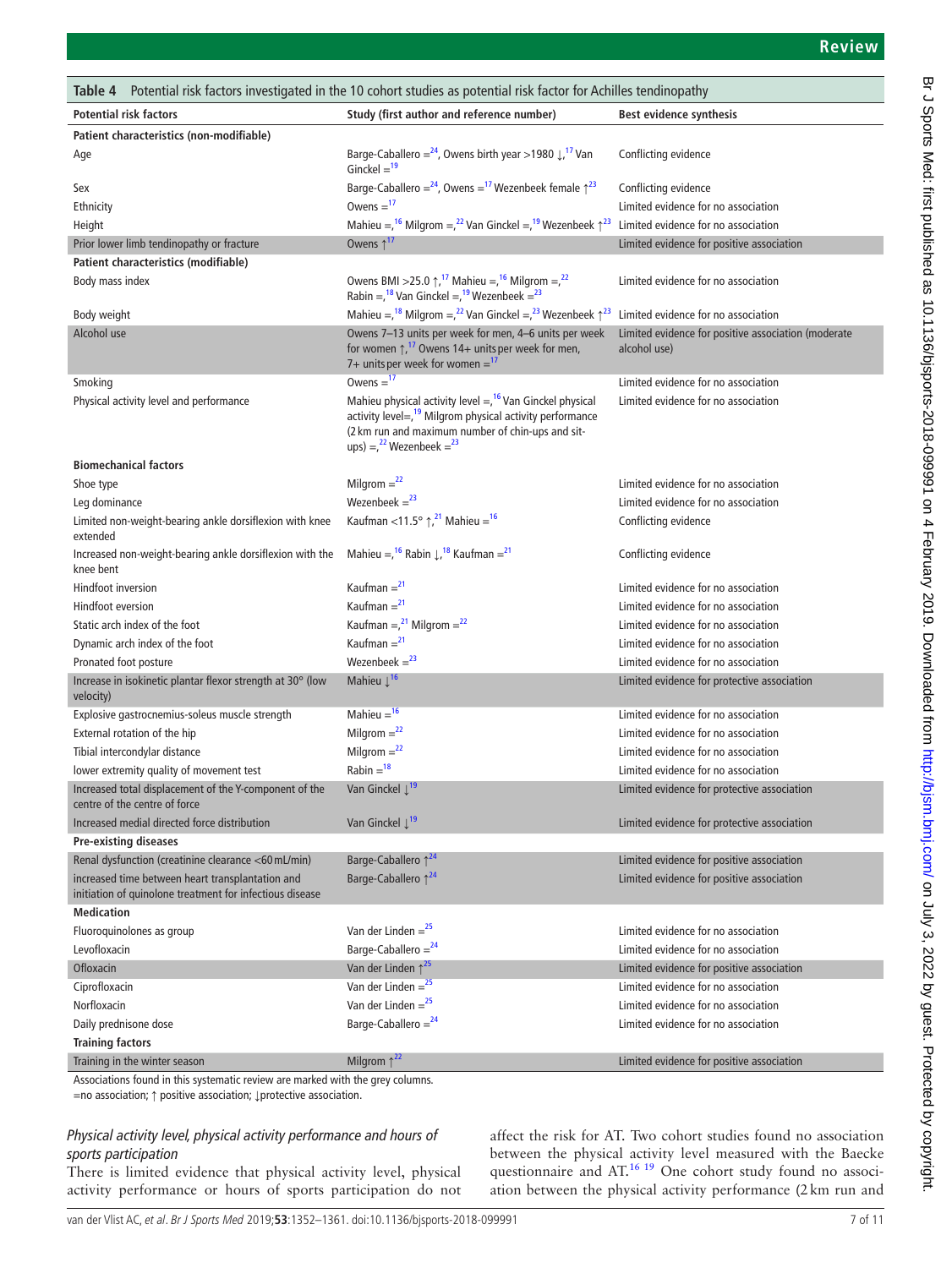maximum number of chin-ups and sit-ups) and  $AT<sup>22</sup>$  $AT<sup>22</sup>$  $AT<sup>22</sup>$  Another cohort study found no differences in hours of sports participation between patients with AT and unaffected controls.<sup>2</sup>

## Biomechanical factors

#### *Shoe type*

There is limited evidence that the type of shoes is not associated with AT. One cohort study found no difference in AT incidence between modified basketball shoes and standard lightweight infantry boots.<sup>22</sup>

## *Leg dominance*

There is limited evidence that leg dominance is not associated with AT based on one cohort study.<sup>23</sup>

## *Static and dynamic properties of the foot*

There is limited evidence that hindfoot inversion, hindfoot eversion, the static arch index of the foot, the dynamic arch index of the foot and a pronated foot posture do not increase the risk for AT. One cohort study reported that hindfoot inversion, hindfoot eversion, the static arch index of the foot and the dynamic arch index of the foot are not associated with  $AT<sup>21</sup>$  $AT<sup>21</sup>$  $AT<sup>21</sup>$  Another cohort study also found no association between the static arch index of the foot and  $AT<sup>22</sup>$ . The third cohort study found no association between a pronated foot posture and  $AT<sup>23</sup>$ 

## *Static and dynamic properties of the ankle*

There is conflicting evidence that a decreased non-weightbearing ankle dorsiflexion is associated with AT. One cohort study found that a limited ankle dorsiflexion  $(<11.5°)$  with the knee extended is associated with AT compared with a normal ankle dorsiflexion  $(11-15^{\circ})$ .<sup>[21](#page-9-13)</sup> Another cohort study evaluating ankle dorsiflexion with the knee extended did not show an association.[16](#page-9-11) One cohort study found that a one degree increase in ankle dorsiflexion with the knee bent is associated with a decreased risk for  $AT<sup>18</sup>$  Two cohort studies evaluating ankle dorsiflexion with the knee bent demonstrated no association. $1621$ 

Limited evidence was found that an increased isokinetic plantar flexor strength at 30°/s (low velocity) is associated with a decreased risk for AT. No association between explosive gastrocnemius-soleus muscle strength (measured with the standing broad jump test) and AT was found in this study.<sup>[16](#page-9-11)</sup>

## *Static and dynamic properties of the knee*

There is limited evidence that the tibial intercondylar distance is not associated with AT based on one cohort study.<sup>[22](#page-9-14)</sup>

## *Static and dynamic properties of the hip*

There is limited evidence that the amount of external rotation of the hip is not associated with AT based on one cohort study.<sup>[22](#page-9-14)</sup>

## *Gait analysis*

There is limited evidence that an abnormal gait pattern with decreased forward progression of the propulsion and a more lateral foot roll-over at the forefoot flat phase are associated with AT. One cohort study reported a protective association per millimetre increase in total displacement of the Y-component of the centre of force. This cohort study also reported a decreased risk for AT if the mediolateral pressure distribution ratio underneath the forefoot at forefoot flat phase increased.<sup>19</sup> No associations were found in another cohort study for the lower extremity quality of movement test.<sup>18</sup>

#### Pre-existing diseases *Renal dysfunction*

creatinine clearance  $\geq 60$  mL/min.<sup>[24](#page-10-0)</sup>

## There is limited evidence that a creatinine clearance  $\langle 60 \text{mL} \rangle$ min is associated with AT in heart transplant patients. One cohort study reported an increased risk to develop AT in this specific group compared with heart transplant patients with a

## *Heart diseases*

There is limited evidence that an increased time (in years) between heart transplantation and initiation of quinolone treatment for infectious disease is associated with AT. One cohort study described this association.<sup>24</sup> This outcome was solely investigated in heart transplant patients that all received quinolone treatment. Therefore, heart transplantation and quinolone treatment cannot be evaluated as individual risk factors in this cohort study.

## Medication

## *Fluoroquinolones*

There is limited evidence that the use of ofloxacin is associated with AT. One cohort study found an increased risk to develop AT when using ofloxacin compared with other antibiotic drugs (without fluoroquinolones).<sup>25</sup> This cohort study found no associations for fluoroquinolones as a group, ciprofloxacin and norfloxacin. Another cohort study found no association between levofloxacin use and AT specifically in heart transplant patients compared with no use of levofloxacin.<sup>[24](#page-10-0)</sup>

## *Corticosteroids*

There is limited evidence that daily oral prednisone dose is not associated with AT based on one cohort study.<sup>24</sup>

## Training factors

#### *Training season*

There is limited evidence that training during cold weather is associated with AT. One cohort study found that the incidence of AT increased during recruit winter training compared with summer training. $22$ 

## Potential risk factors evaluated in cross-sectional studies

In the 45 cross-sectional studies, 296 risk factors were investigated. One hundred and fifteen associations were found, mostly consisting of biomechanical factors (56 associations) or genetic factors (30 associations). All data are presented in online [supple](https://dx.doi.org/10.1136/bjsports-2018-099991)[mentary appendix 2](https://dx.doi.org/10.1136/bjsports-2018-099991).

## **Discussion**

## **Summary of main findings**

This is the first high-quality systematic review of clinical risk factors for Achilles tendinopathy. We identified 10 cohort studies, all of which had a high risk of bias and 45 cross-sectional studies.

There is limited evidence for the following nine risk factors: (1) prior lower limb tendinopathy or fracture, (2) use of ofloxacin antibiotics, (3) increased time between heart transplantation and initiation of quinolone treatment for infectious disease, (4) moderate alcohol use, (5) training during cold weather, (6) decreased isokinetic plantar flexor strength, (7) abnormal gait pattern with decreased forward progression of propulsion, (8) more lateral foot-roll over at the forefoot flat phase and (9) a creatinine clearance of <60mL/min in heart transplant patients[.16 17 19 22 24 25](#page-9-11)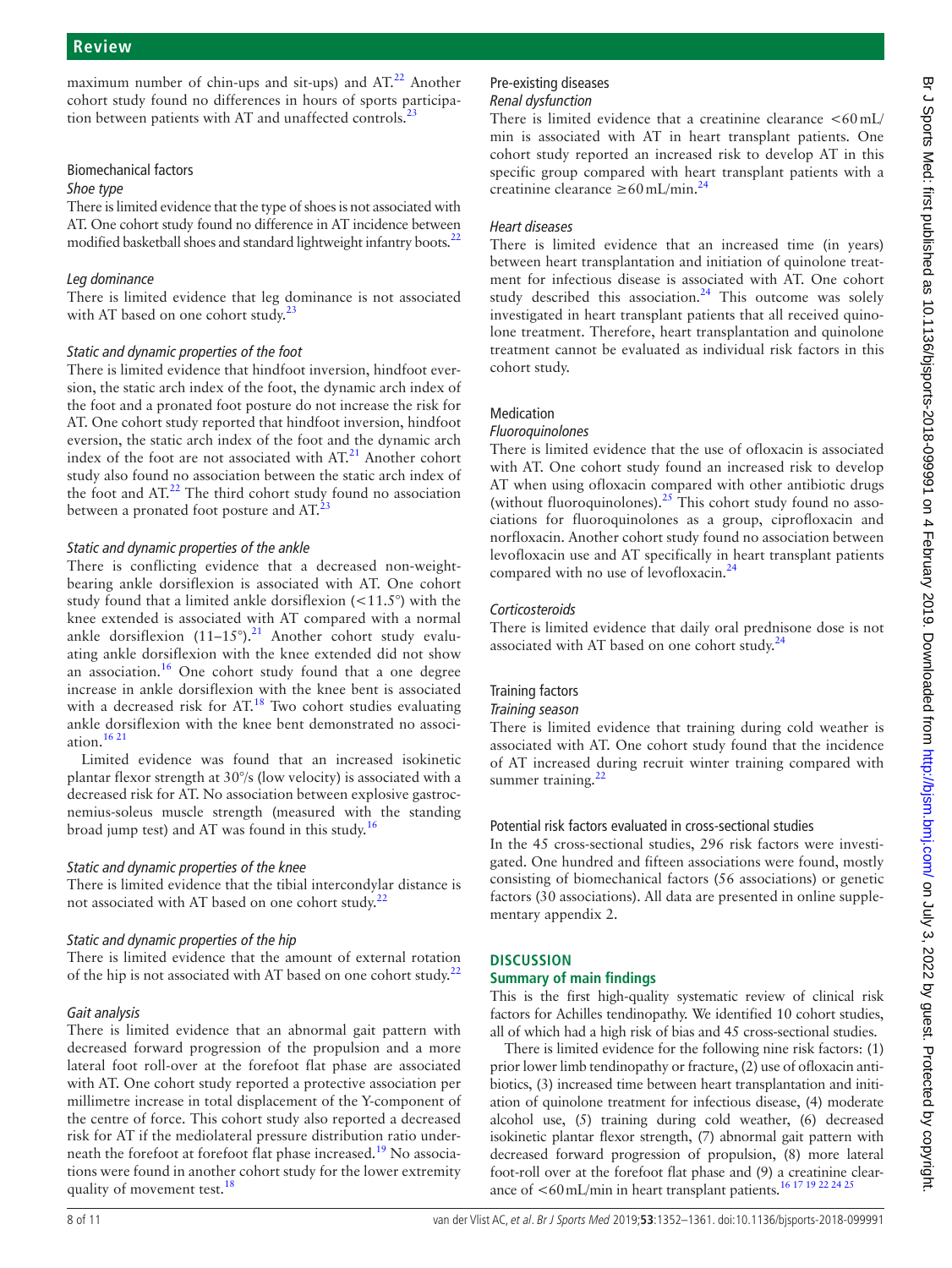Although other potential risk factors such as body weight or BMI, static foot posture measurements and physical activity level are often said to be risk factors in clinical practice, there is currently no scientific evidence that they are associated with AT.<sup>16–19 21–247</sup>

#### **Clinical implications**

Our systematic review indicates that for AT prevention and treatment, the advice to patients might include: (1) to reduce the use of alcohol to less than 7 units per week for men and less than 4 units for women, (2) to avoid the use of ofloxacin if alternatives are available and (3) to improve plantar flexor strength by performing strengthening exercises of the calf muscles.<sup>16 17 2</sup>

Whether these interventions will be effective is unknown. For example, calf muscle exercises seem a plausible preventive intervention as decreased plantar flexor strength is a risk factor. However, eccentric calf muscle exercises did not decrease AT incidence in soccer players in a randomised trial.<sup>71</sup> Further research is needed before we can state whether the logical interventions work or not.

Abnormal gait pattern with decreased forward progression of the propulsion and a more lateral foot roll-over at the forefoot flat phase were found to be risk factors for AT in novice runners. Van Ginckel *et al* stated that more research is needed to confirm these findings, since this gait pattern with a decreased forward progression might be commonly used in well-trained athletes to improve gait economy.<sup>1972</sup> Since the gait pattern was determined barefoot, it is also not known whether these findings can be extrapolated to the running population, as running shoes might alter running gait[.19](#page-9-17) Biomechanical characteristics in AT are discussed in more detail in a recent systematic review.<sup>[73](#page-10-4)</sup>

Previous research showed the relationship between BMI, body weight or waist circumference and tendon pathology.<sup>74</sup> The hypothesis of this relationship is primarily based on the fact that the absolute tendon load is increased and that increased cytokine levels (Prostaglandin E2, tumor necrosis factor-α and Leukot-riene B4) cause low-grade inflammation in obese individuals.<sup>[75 76](#page-10-6)</sup> In our systematic review, we were not able to find an association between being overweight and AT[.16–19 22 23](#page-9-11) It should be noted that more than half of the cohort studies that investigated BMI as a risk factor were in adolescent populations, in which being overweight is less common.<sup>[77](#page-10-7)</sup> Arnoczky and colleagues hypothesised based on an animal model that being underweight is associated with AT, as a consequence of a catabolic state causing a decreased collagen production[.78](#page-10-8) This could lead to a U-shaped relationship for the BMI and AT, making it less likely that an association be found.<sup>79</sup> More cohort studies are needed in heterogeneous populations.

Another striking finding is the limited evidence for the absence of an association between physical activity level and AT. Inconclusive results regarding physical activity level were previously also demonstrated in patellar tendinopathy.[80](#page-10-10) In the majority of the scientific literature, tendinopathy is described as 'overuse injury'. It could be that 'overuse' or 'physical activity level' is not measured accurately enough to detect associations. It could also be hypothesised that a sudden change in load is more important than the absolute load that is currently being measured in studies. To date, there is, however, no convincing evidence that AT is a result of overuse.

Moderate alcohol use and increased time between heart transplantation and initiation of quinolone treatment for infectious disease were potential risk factors for  $AT^{17,24}$  It is hard to hypothesise why these determinants are risk factors for AT. They might be a confounding factor, with lifestyle factors that influence AT risk. Another reason might be that these findings have been detected by chance. When a high number of analyses are performed, the chance of statistical significance findings increases. Adequate statistical

methods can prevent possible coincidental findings. Another potential risk factor that is lacking a clear explanation is training during cold weather.<sup>[22](#page-9-14)</sup> The direct cause-effect relationship is not known, as the results might be influenced by temperature or type of surface. This particular study did not report information on the temperature or training surface during the training period. These results are therefore difficult to extrapolate.

#### **Research implications**

Our review showed that the majority of potential risk factors have only been investigated in cohort studies with a low number of cases (median 18 cases). Professor Roald Bahr and colleagues demonstrated that 20–50 cases are needed to detect moderate to strong associations and even 200 cases to detect small to moderate associations[.81](#page-10-11) Therefore, most studies in this review are likely to be underpowered to detect associations. Sample sizes in future studies should therefore be considered carefully. Future studies should also distinguish insertional from midportion AT, since these are two separate entities. It has been suggested that compression forces due to the bony prominence of the calcaneus play a role in the development of insertional AT, while this does not occur in midportion AT.<sup>4</sup> Combining these entities, as occurred in most studies, is not ideal.

There are several interesting determinants found in the cross-sectional studies for future research. Use of oral contraceptives and hormone replacement therapy were more common in patients suffering from AT.<sup>38</sup> Only one research group investigated these factors; therefore, more research is needed to confirm these findings. Regarding lipid profile, Dr Jamie Gaida and colleagues reported that triglyceride level, triglyceride/high-density lipoproteincholesterol ratio and apolipoprotein B were elevated in patients with AT.<sup>34</sup> Hypertension prevalence was found to be increased in females in the study by Holmes and Lin, suggesting a possible relationship between blood flow circulation to the Achilles tendon and AT.<sup>38</sup> However, all of these factors should be studied in a longitudinal study design since it is not clear whether there is a cause–effect relationship.

Genetic profiling is also a major topic in AT. Since 2002, 16 cross-sectional studies have evaluated the presence of genetic variations in AT.<sup>26 29</sup> <sup>33</sup> <sup>37</sup> <sup>39</sup> <sup>44-49 51-55</sup> These genetic variations are linked to collagen structure, tendon or matrix homeostasis, apoptosis or inflammation pathways.<sup>[8](#page-9-5)</sup> This type of research provides more information regarding the biological pathways of the disorder. Future therapy strategies could focus on targeting these pathways.

#### **Strengths and limitations**

The strength of this systematic review is that we performed this structured analysis according to the PRISMA guidelines.<sup>[82](#page-10-15)</sup> Consequently, we were able to include 10 cohort studies, whereas a different systematic review on this topic only included one cohort study.<sup>[8](#page-9-5)</sup> That recent systematic review provided an excellent overview of all the literature considering genetic variants in AT, but important publications considering non-genetic risk factors in AT were missing. By including these cohort studies, our methods provide evidence that can be used directly in a clinical setting. We were also able to present an overview of topics on which future research should focus. Despite our robust research design, there are also methodological limitations. First, we only selected publications written in the English language. Second, we were not able to pool data because of the heterogeneity. The strength of the associations could therefore only be evaluated with a best evidence synthesis and not with meta-analysis. Third, we chose to use a standardised set of criteria based on modified questions of existing quality assessment tools. This was recommended by Hayden *et al*, since no validated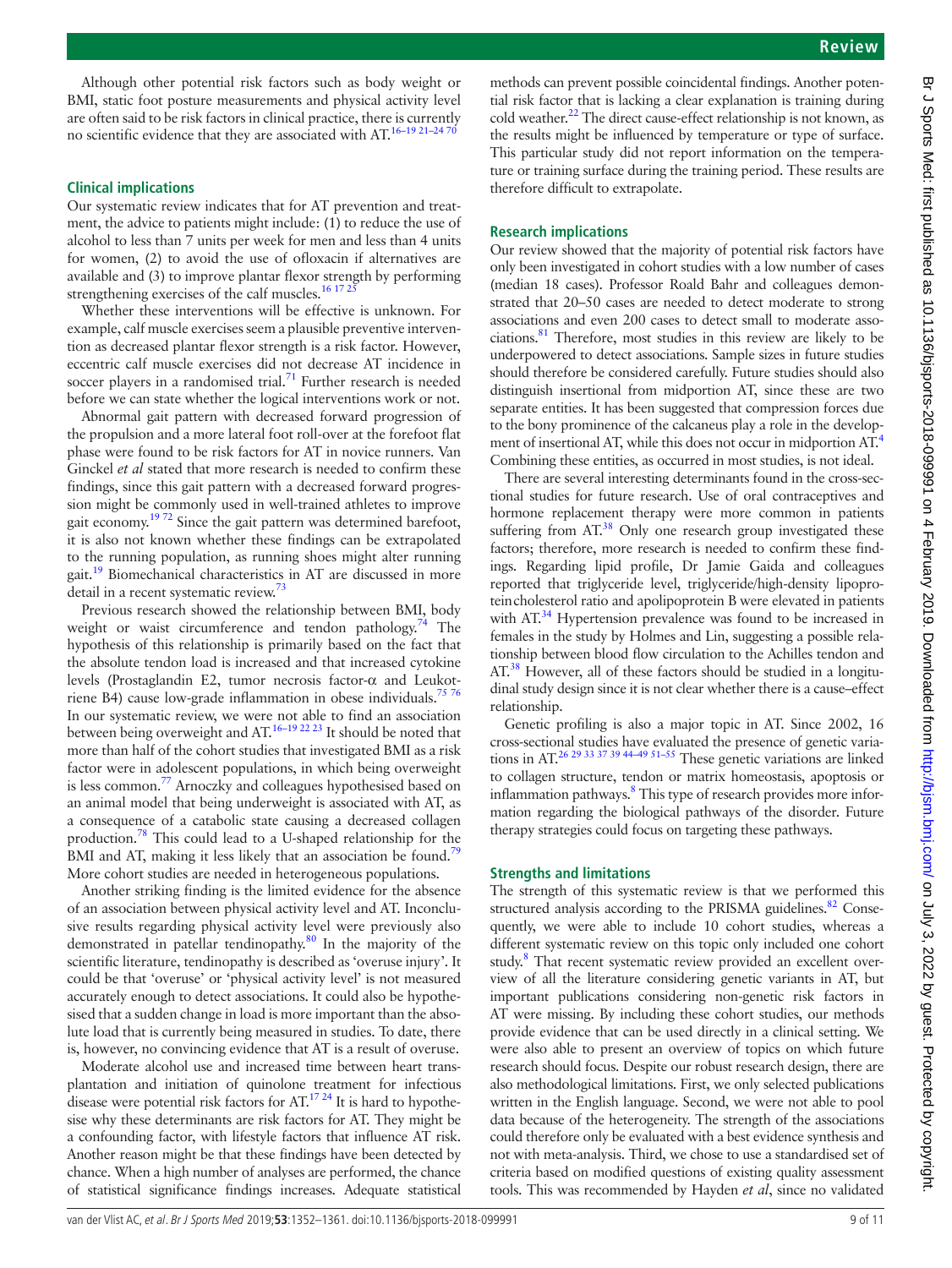#### **Review**

tools are available for systematic reviews on risk factors.<sup>83</sup> Our tool used strict criteria, primarily considering clinical examination as valid outcome measure (criterion 6). Four cohort studies did not meet this criterion of which three of these studies used International Statistical Classification of Diseases and Related Health Problems (ICD) codes/search terms. $17 \frac{24}{25}$  The fourth study examined only runners with serious symptoms[.20](#page-9-12) These approaches to case-finding creates a bias. Furthermore, if this criterion would not be taken into account, the studies would still be considered to be of high risk of bias based on the other criteria. Fourth, the median age of the included cohort studies was 21 years due to the profession of most of the populations investigated. This is a relatively young age, since the mean age to develop AT is 30–60 years, and AT is therefore expected to be less common in these studies.<sup>6</sup>

#### **Conclusion**

There is a lack of high-quality prospective studies investigating risk factors for AT. We found limited evidence for nine determinants as risk factor for Achilles tendinopathy: a history of lower limb injury, season of training, calf muscle strength, gait analysis parameters, moderate alcohol use, fluoroquinolone antibiotic treatment and suboptimal renal function in a specific heart transplant population. Research funding agencies should prioritise research into modifiable determinants as these could prove useful for AT prevention and treatment. Quality studies will use valid clinical examination (focal Achilles tendon pain in relation to load with impaired load-bearing capacity) as outcomes, valid and reliable risk factor measurements and adequate statistical analysis in heterogeneous populations.

## **What is already known**

- ► Achilles tendinopathy is considered to be an overuse injury. However, the exact aetiology remains unclear.
- ► The disorder is most frequently seen in runners and running sports in the age range from 30 years old to 60 years old.
- $\triangleright$  Being overweight, chronic diseases that affect tendon quality (diabetes, rheumatoid arthritis or hypercholesterolaemia), the use of fluoroquinolones or statins, a reduced plantar flexor strength and a reduced ankle dorsiflexion are generally considered to be risk factors for Achilles tendinopathy. To date, conclusive evidence is missing.

## **What are the new findings**

- ► There is a lack of high-quality studies regarding risk factors for Achilles tendinopathy.
- Ten cohort studies were identified, all with a high risk of bias.
- ► There is limited evidence for nine determinants as risk factors for Achilles tendinopathy: (1) prior lower limb tendinopathy or fracture, (2) use of ofloxacin antibiotics, (3) increased time between heart transplantation and initiation of quinolone treatment for infectious disease, (4) moderate alcohol use, (5) training during cold weather, (6) decreased isokinetic plantar flexor strength, (7) an abnormal gait pattern with decreased forward progression of propulsion, (8) more lateral foot roll-over at the forefoot flat phase and (9) creatinine clearance of <60 mL/min in heart transplant patients.

**Correction notice** This article has been corrected since it first published online. The open access licence type has been amended.

**Acknowledgements** The authors would like to thank Wichor Bramer (Medical Library, Erasmus MC University Medical Center Rotterdam, The Netherlands) for assistance with designing and performing the literature search.

**Contributors** AvdV and R-JdV: study conception/design, data acquisition, data analysis and interpretation, and drafting and revision of manuscript. SJB and EHGO: data acquisition and critical revision. JANV: study conception/design, critical revision. All authors: final approval.

**Funding** This research is funded by the Dutch Arthritis Association and the Anna Foundation. Both are non-commercial organizations and were not involved in the content of this publication.

**Competing interests** None declared.

**Provenance and peer review** Not commissioned; externally peer reviewed.

**Open access** This is an open access article distributed in accordance with the Creative Commons Attribution 4.0 Unported (CC BY 4.0) license, which permits others to copy, redistribute, remix, transform and build upon this work for any purpose, provided the original work is properly cited, a link to the licence is given, and indication of whether changes were made. See: [https://creativecommons.org/](https://creativecommons.org/licenses/by/4.0/) [licenses/by/4.0/.](https://creativecommons.org/licenses/by/4.0/)

#### **ORCID iD**

Arco C van der Vlist <http://orcid.org/0000-0003-4238-3540>

#### **References**

- <span id="page-9-0"></span>1 Alfredson H. Chronic midportion Achilles tendinopathy: an update on research and treatment. [Clin Sports Med](http://dx.doi.org/10.1016/S0278-5919(03)00010-3) 2003;22:727-41.
- 2 Maffulli N, Khan KM, Puddu G. Overuse tendon conditions: time to change a confusing terminology. [Arthroscopy](http://dx.doi.org/10.1016/S0749-8063(98)70021-0) 1998;14:840–3.
- 3 Khan KM, Cook JL, Kannus P, et al. Time to abandon the "tendinitis" myth. [BMJ](http://dx.doi.org/10.1136/bmj.324.7338.626) 2002;324:626–7.
- <span id="page-9-1"></span>4 de Vos RJ, D'Hooghe P, de Leeuw P, et al. Chapter 19: Achilles tendinopathy. The ankle in football. 1 edn. Paris: Springer-Verlag Paris, 2014:213-33.
- <span id="page-9-2"></span>5 Kujala UM, Sarna S, Kaprio J. Cumulative incidence of achilles tendon rupture and tendinopathy in male former elite athletes. [Clin J Sport Med](http://dx.doi.org/10.1097/01.jsm.0000165347.55638.23) 2005;15:133-5.
- <span id="page-9-3"></span>6 Rolf C, Movin T. Etiology, histopathology, and outcome of surgery in achillodynia. Foot [Ankle Int](http://dx.doi.org/10.1177/107110079701800906) 1997;18:565–9.
- <span id="page-9-4"></span>7 Almekinders LC, Weinhold PS, Maffulli N. Compression etiology in tendinopathy. Clin [Sports Med](http://dx.doi.org/10.1016/S0278-5919(03)00067-X) 2003;22:703-10.
- <span id="page-9-5"></span>8 Kozlovskaia M, Vlahovich N, Ashton KJ, et al. Biomedical risk factors of achilles tendinopathy in physically active people: a systematic review. [Sports Med Open](http://dx.doi.org/10.1186/s40798-017-0087-y) 2017;3:20.
- <span id="page-9-6"></span>9 McAuliffe S, McCreesh K, Culloty F, et al. Can ultrasound imaging predict the development of Achilles and patellar tendinopathy? A systematic review and metaanalysis. [Br J Sports Med](http://dx.doi.org/10.1136/bjsports-2016-096288) 2016;50:1516–23.
- <span id="page-9-7"></span>10 Mathes T, Klaßen P, Pieper D. Frequency of data extraction errors and methods to increase data extraction quality: a methodological review. [BMC Med Res Methodol](http://dx.doi.org/10.1186/s12874-017-0431-4) 2017;17:152.
- <span id="page-9-8"></span>11 Deeks JJ, Dinnes J, D'Amico R, et al. Evaluating non-randomised intervention studies. [Health Technol Assess](http://dx.doi.org/10.3310/hta7270) 2003;7:iii–x. 1-173.
- 12 Downs SH, Black N. The feasibility of creating a checklist for the assessment of the methodological quality both of randomised and non-randomised studies of health care interventions. [J Epidemiol Community Health](http://dx.doi.org/10.1136/jech.52.6.377) 1998;52:377-84.
- 13 Slim K, Nini E, Forestier D, et al. Methodological index for non-randomized studies (minors): development and validation of a new instrument. [ANZ J Surg](http://dx.doi.org/10.1046/j.1445-2197.2003.02748.x) 2003;73:712–6.
- <span id="page-9-9"></span>14 Claessen FM, de Vos RJ, Reijman M, et al. Predictors of primary Achilles tendon ruptures. [Sports Med](http://dx.doi.org/10.1007/s40279-014-0200-z) 2014;44:1241–59.
- <span id="page-9-10"></span>15 van Tulder M, Furlan A, Bombardier C, et al. Updated method quidelines for systematic reviews in the cochrane collaboration back review group. [Spine](http://dx.doi.org/10.1097/01.BRS.0000065484.95996.AF) 2003;28:1290-9.
- <span id="page-9-11"></span>16 Mahieu NN, Witvrouw E, Stevens V, et al. Intrinsic risk factors for the development of achilles tendon overuse injury: a prospective study. [Am J Sports Med](http://dx.doi.org/10.1177/0363546505279918) 2006;34:226–35.
- <span id="page-9-15"></span>17 Owens BD, Wolf JM, Seelig AD, et al. Risk factors for lower extremity tendinopathies in military personnel. [Orthop J Sports Med](http://dx.doi.org/10.1177/2325967113492707) 2013;1:232596711349270.
- <span id="page-9-16"></span>18 Rabin A, Kozol Z, Finestone AS. Limited ankle dorsiflexion increases the risk for midportion Achilles tendinopathy in infantry recruits: a prospective cohort study. J Foot [Ankle Res](http://dx.doi.org/10.1186/s13047-014-0048-3) 2014;7:48.
- <span id="page-9-17"></span>19 Van Ginckel A, Thijs Y, Hesar NG, et al. Intrinsic gait-related risk factors for Achilles tendinopathy in novice runners: a prospective study. [Gait Posture](http://dx.doi.org/10.1016/j.gaitpost.2008.10.058) 2009;29:387-91.
- <span id="page-9-12"></span>20 Hein T, Janssen P, Wagner-Fritz U, et al. Prospective analysis of intrinsic and extrinsic risk factors on the development of Achilles tendon pain in runners. Scand J Med Sci [Sports](http://dx.doi.org/10.1111/sms.12137) 2014;24:e201–12.
- <span id="page-9-13"></span>21 Kaufman KR, Brodine SK, Shaffer RA, et al. The effect of foot structure and range of motion on musculoskeletal overuse injuries. [Am J Sports Med](http://dx.doi.org/10.1177/03635465990270050701) 1999;27:585-93.
- <span id="page-9-14"></span>22 Milgrom C, Finestone A, Zin D, et al. Cold weather training: a risk factor for Achilles paratendinitis among recruits. [Foot Ankle Int](http://dx.doi.org/10.1177/107110070302400504) 2003;24:398-401.